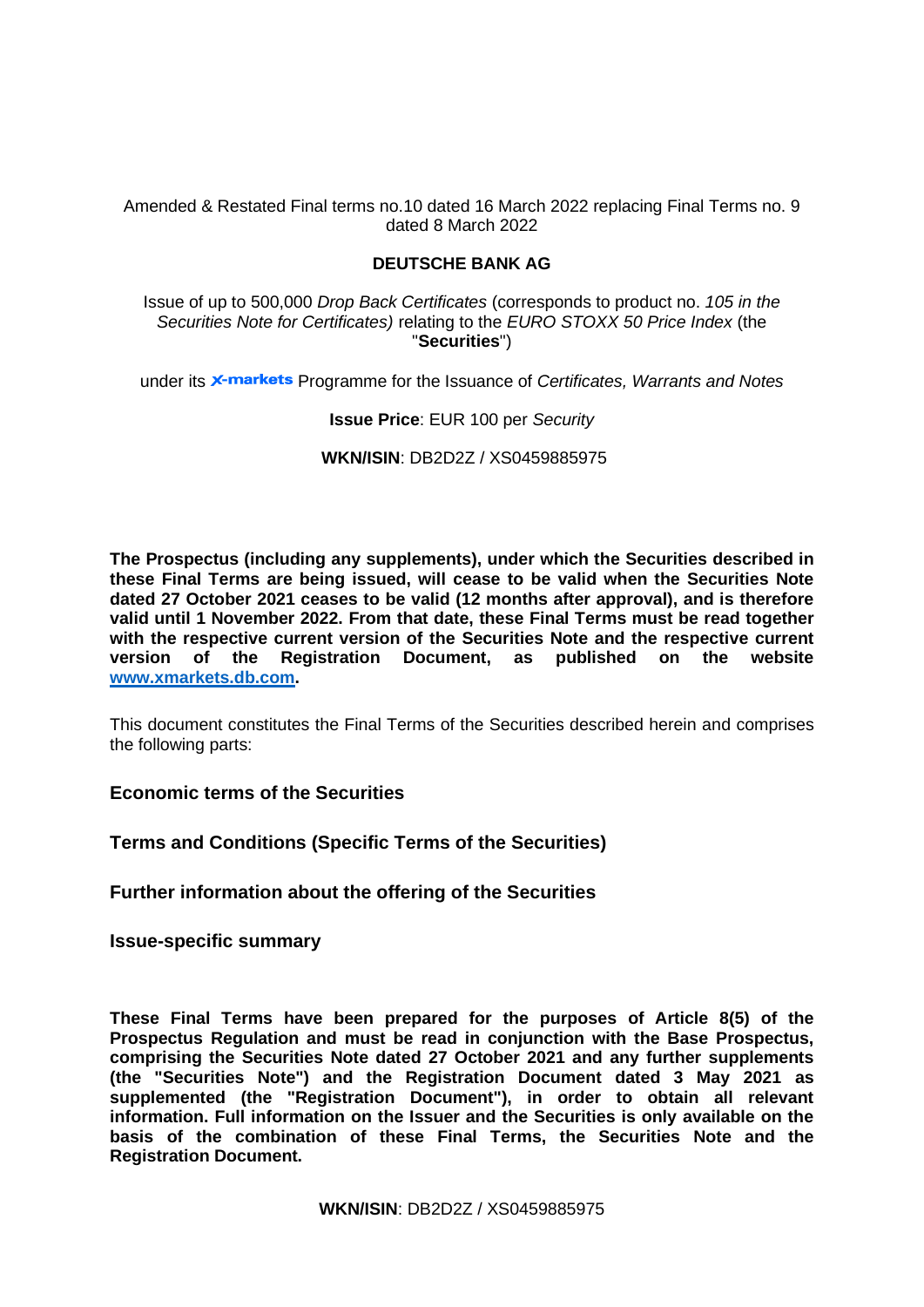**The Securities Note dated 27 October 2021, the Registration Document dated 3 May 2021, any supplements to the Base Prospectus or the Registration Document, and the Final Terms are published, in accordance with Article 21(2)(a) of the Prospectus Regulation, in electronic form on the Issuer's website [\(www.xmarkets.db.com\)](http://www.xmarkets.db.com/).**

**In addition, the Securities Note dated 27 October 2021, and the Registration Document dated 3 May 2021 and any supplements to the Base Prospectus or the Registration Document shall be available free of charge at the registered office of the Issuer, Deutsche Bank AG, Mainzer Landstrasse 11-17, 60329 Frankfurt am Main, and its Milan branch, Via Filippo Turati 27, 20121 Milan, Italy.**

# **A summary of the individual issuance is annexed to the Final Terms.**

Terms not otherwise defined herein shall have the meaning given in the General Conditions of the Securities set out in the Terms and Conditions.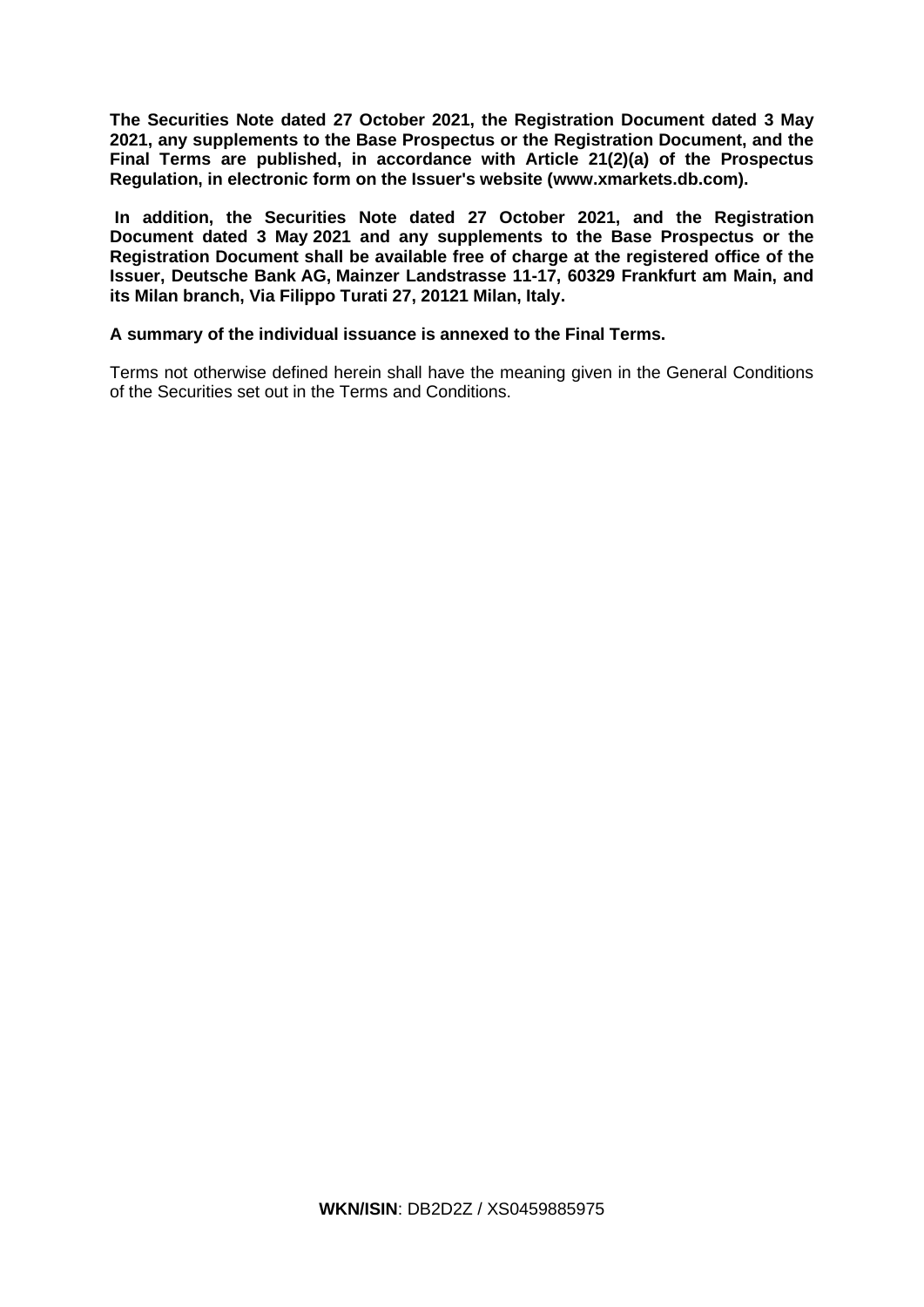# **Economic terms of the Securities**

The following description of the Security explains the economic terms of the Security and its characteristics.

# **Product No. 105: Drop Back Certificate**

The Drop Back Certificate enables investors to participate in the performance of the Underlying. The way this Certificate works results from the following features:

# *1) Allocation components*

The Drop Back Certificate comprises two components: a Cash Component and an Investment Component. The Issue Price is initially invested up to a percentage into a fixedrate component (the "**Cash Component**") and in a non-interest bearing component linked to the performance of the Underlying (the "**Investment Component**"). During the term of the Drop Back Certificate a reallocation of the two components takes place on a percentage basis (allocation), as soon as the Underlying falls below a Drop Back Threshold (a "**Drop Back Event**"). If a Drop Back Event occurs, a further percentage of the Issue Price which was initially invested in the Cash Component, will be reallocated and invested in the Investment Component. If the Final Terms provide for several Drop Back Thresholds, and during the term of the Drop Back Certificate all Drop Back Events in respect of these Drop Back Thresholds occur, the entire Issue Price will be invested into the Investment Component.

# *2) Coupon payments*

The Drop Back Certificate is fixed-rate and pays a fixed coupon on the Coupon Payment Dates. The amount of these Coupon Payments is dependent on the occurrence of the Drop Back Event(s), which lead(s) to a reduction and reallocation of the Cash Component on a percentage basis into the Investment Component. This reallocated percentage will no longer yield any interest following the occurrence of the respective Drop Back Event.

# *3) Redemption at maturity*

- a) If **no** Drop Back Event has occurred, investors receive on the Settlement Date the percentage of the Issue Price, which was initially invested into the Cash Component and participate in the performance of the Underlying with the remaining non-interest bearing Investment Component.
- b) If **at least one** Drop Back Event has occurred, investors receive on the Settlement Date the percentage of the Issue Price which is invested in the Cash Component at maturity plus an amount dependent on the Underlying.

This amount is calculated as follows: (A) The percentage of the Issue Price initially invested into the Investment Component multiplied by the quotient of (i) the Final Reference Level (as numerator) divided by (ii) the Initial Reference Level (as denominator), plus (B) the sum of each additional on occurrence of a Drop Back Event reallocated and in the Investment Component invested percentage of the Issue Price multiplied by the quotient of (i) the Final Reference Level (as numerator) divided by (ii) the relevant Barrier Determination Amount (as denominator).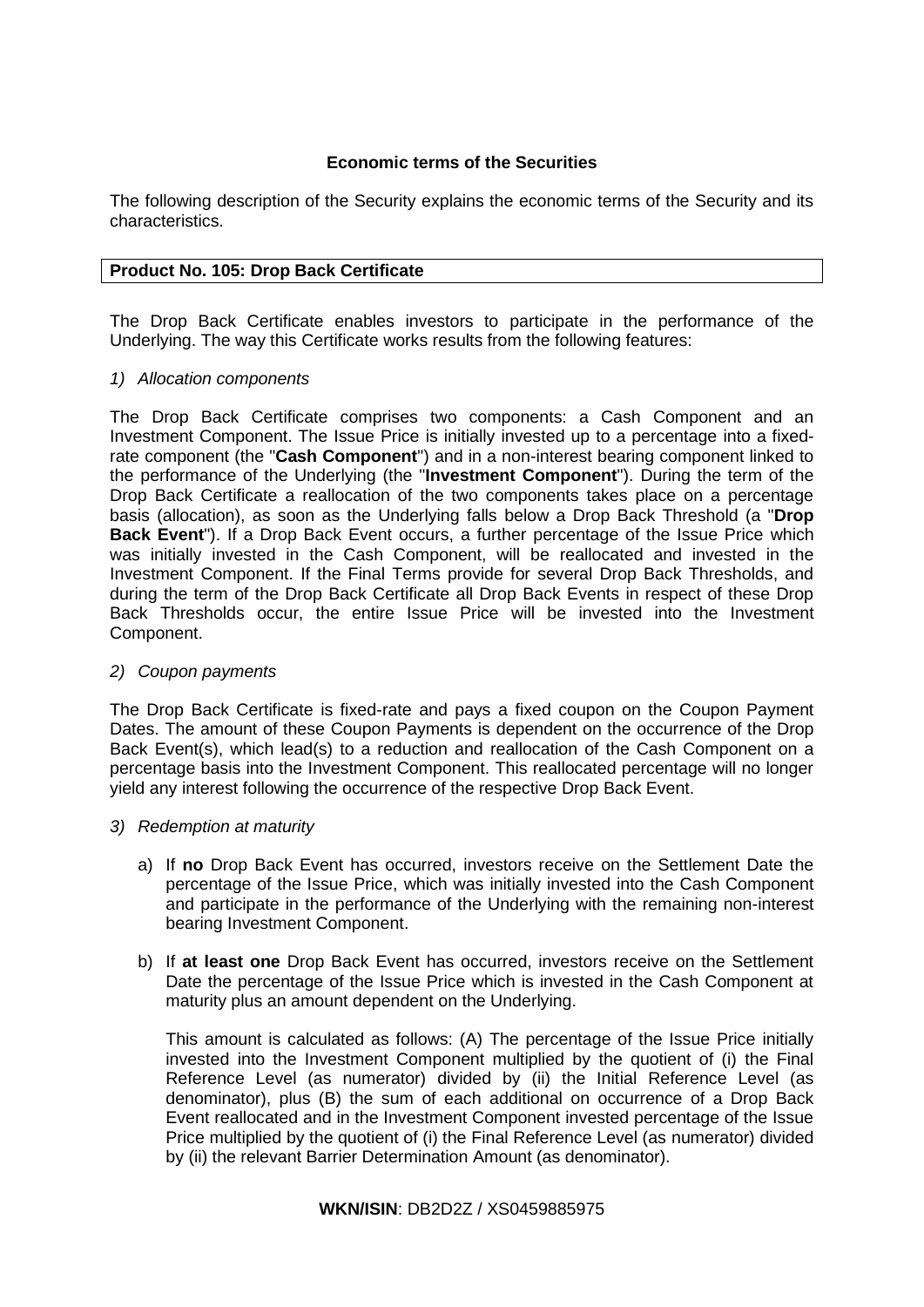c) If the Final Terms provide for several Drop Back Thresholds, and all Drop Back Events in respect of these Drop Back Thresholds have occurred, investors participate solely in the performance of the Underlying at maturity.

Additionally, investors receive any due Coupon Payments.

A Drop Back Event can occur at any time during the trading hours of the Underlying; even outside of the trading hours of the Drop Back Certificate.

Investors also have no claims to the/deriving from the Underlying.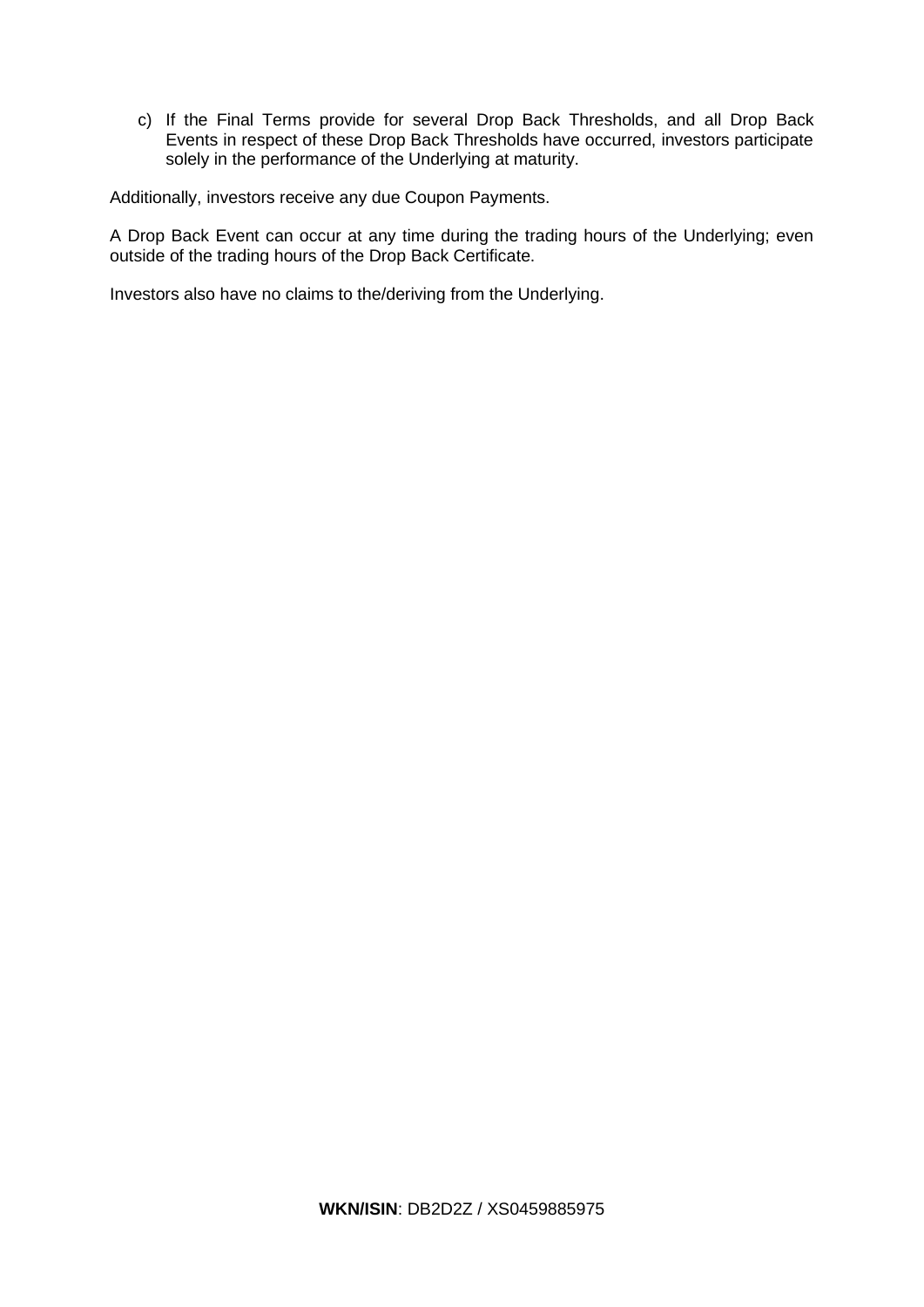# **Terms and Conditions**

The following "**Specific Terms of the Securities**" relating to the Securities shall, for the relevant Series of Securities, complete and put in concrete terms the General Conditions of the Securities for the purposes of such Series of Securities. The Specific Terms of the Securities and the General Conditions of the Securities together constitute the "**Terms and Conditions**" of the relevant Securities.

### **General Information**

| Security Type                      | Certificate / Drop Back Certificate                                                                  |  |
|------------------------------------|------------------------------------------------------------------------------------------------------|--|
| <b>ISIN</b>                        | XS0459885975                                                                                         |  |
| <b>WKN</b>                         | DB2D2Z                                                                                               |  |
| Issuer                             | Deutsche Bank AG, Frankfurt am Main                                                                  |  |
| Number of the<br><b>Securities</b> | Up to 500,000 Securities at EUR 100 each with an aggregate nominal amount<br>of up to EUR 50,000,000 |  |
| <b>Issue Price</b>                 | EUR 100 per Certificate                                                                              |  |
| Nominal Amount                     | EUR 100 per Certificate                                                                              |  |
| <b>Calculation Agent</b>           | The Issuer                                                                                           |  |
| <b>Underlying</b>                  |                                                                                                      |  |
| Underlying                         | Type: Index                                                                                          |  |
|                                    | Name: EURO STOXX 50 Price Index                                                                      |  |
|                                    | Index Sponsor: Stoxx Limited                                                                         |  |
|                                    | Bloomberg Page: SX5E Index                                                                           |  |
|                                    | Reuters RIC: . STOXX50E                                                                              |  |
|                                    | Reference Source: as defined in §5 (3) (k) of the General Conditions                                 |  |
|                                    | Multi-Exchange Index: applicable                                                                     |  |
|                                    | Related Exchange: as defined in §5 (3) (m) of the General Conditions                                 |  |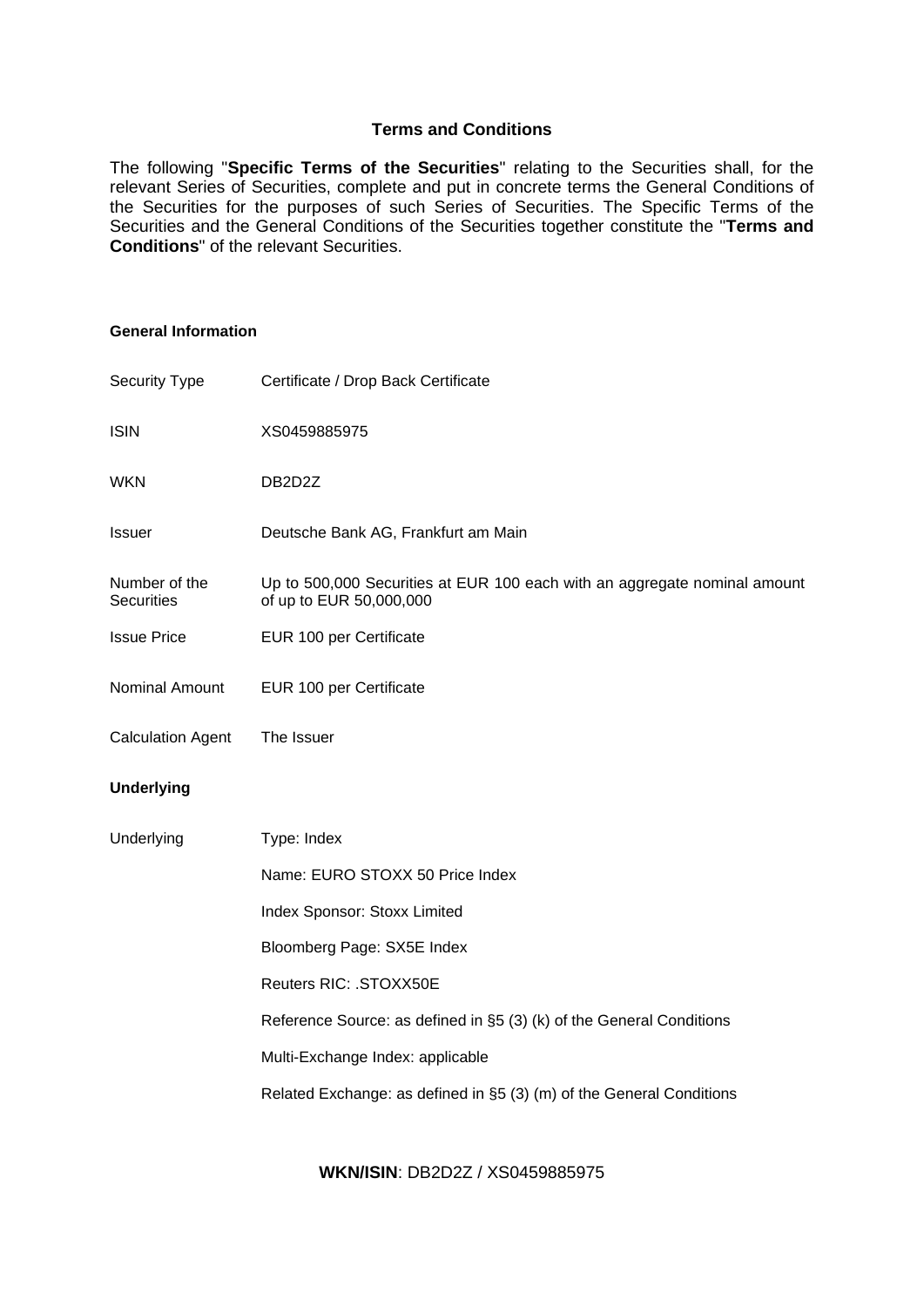Reference Currency: EUR

# **Product details**

| Settlement                                | <b>Cash Settlement</b>                                                                                                                                                                                                   |
|-------------------------------------------|--------------------------------------------------------------------------------------------------------------------------------------------------------------------------------------------------------------------------|
| Settlement<br>Currency                    | <b>EUR</b>                                                                                                                                                                                                               |
| <b>Barrier</b><br>Determination<br>Amount | An amount (which shall be deemed to be a monetary value in the Settlement<br>Currency) equal to the official closing level of the Underlying published on the<br>Reference Source.                                       |
| <b>Observation Date</b>                   | Each Trading Day during the Observation Period.                                                                                                                                                                          |
| <b>Observation Period</b>                 | The period commencing on (and including) the Initial Valuation Date to (and<br>including) the Valuation Date.                                                                                                            |
| Initial Reference<br>Level                | The Reference Level on the Initial Valuation Date                                                                                                                                                                        |
| <b>Final Reference</b><br>Level           | The Reference Level on the Valuation Date                                                                                                                                                                                |
| Reference Level                           | In respect of any day, an amount (which shall be deemed to be a monetary<br>value in the Settlement Currency) equal to the Relevant Reference Level Value<br>on such day quoted by or published on the Reference Source. |
| Relevant<br>Reference Level<br>Value      | The official closing level of the Underlying on the Reference Source                                                                                                                                                     |
| Coupon Payment                            | <b>Coupon Payment applies</b>                                                                                                                                                                                            |
| Coupon                                    | 5.70 percent per annum                                                                                                                                                                                                   |
| <b>Relevant Dates</b>                     |                                                                                                                                                                                                                          |
| <b>Issue Date</b>                         | 31 March 2022                                                                                                                                                                                                            |
| Value Date                                | The Issue Date                                                                                                                                                                                                           |
| <b>Valuation Date</b>                     | 22 March 2027                                                                                                                                                                                                            |
| <b>Initial Valuation</b><br>Date          | 30 March 2022                                                                                                                                                                                                            |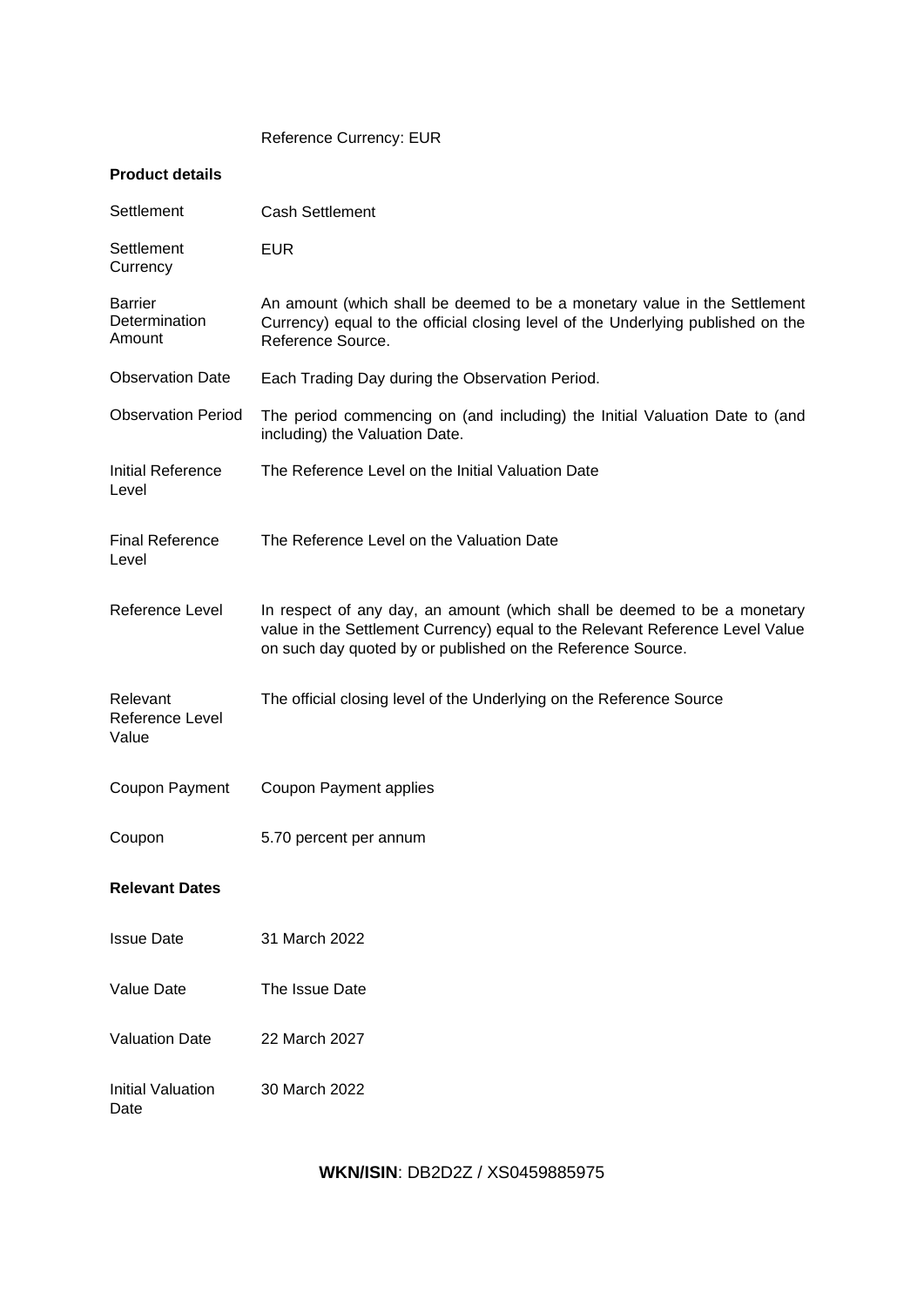Settlement Date 31 March 2027

### **Product No. 105: Drop Back Certificate**

Cash Amount An amount (which will not be less than zero) equal to the sum of:

- (a) the Final Cash Component,
- (b) the product of
	- (i) the Initial Investment Component and
	- $(ii)$  the quotient of  $(x)$  the Final Reference Level (as numerator) and (y) the Initial Reference Level (as denominator), and
- (c) the sum of all Subsequent Investments.

### As a formula:

Final Cash Component +  $\left(\text{Initial Investment Component} \times \frac{\text{Final Reference Level}}{\text{Initial Reference Level}}\right)$  $+ \sum$ Subsequent Investments<sub>(n)</sub>

Where:

Subsequent Investment<sub>(n)</sub> = is the Subsequent Investment in respect of the relevant Drop Back Event.

**Subsequent** Investment If a Drop Back Event has occurred in respect of a Drop Back Threshold on an Observation Date, the Subsequent Investment in respect of this Drop Back Event is an amount equal to:

the product of

- (a) the Subsequent Investment Component for this Drop Back Event and
- (b) the quotient of (x) the Final Reference Level (as numerator) and (y) the Barrier Determination Amount on this Observation Date (as denominator).

### As a formula:

Subsequent Investment Component<sub>(n)</sub>  $\times \frac{Final Reference Level}{Barrier Determination Amount_{(n)}}$ 

Where: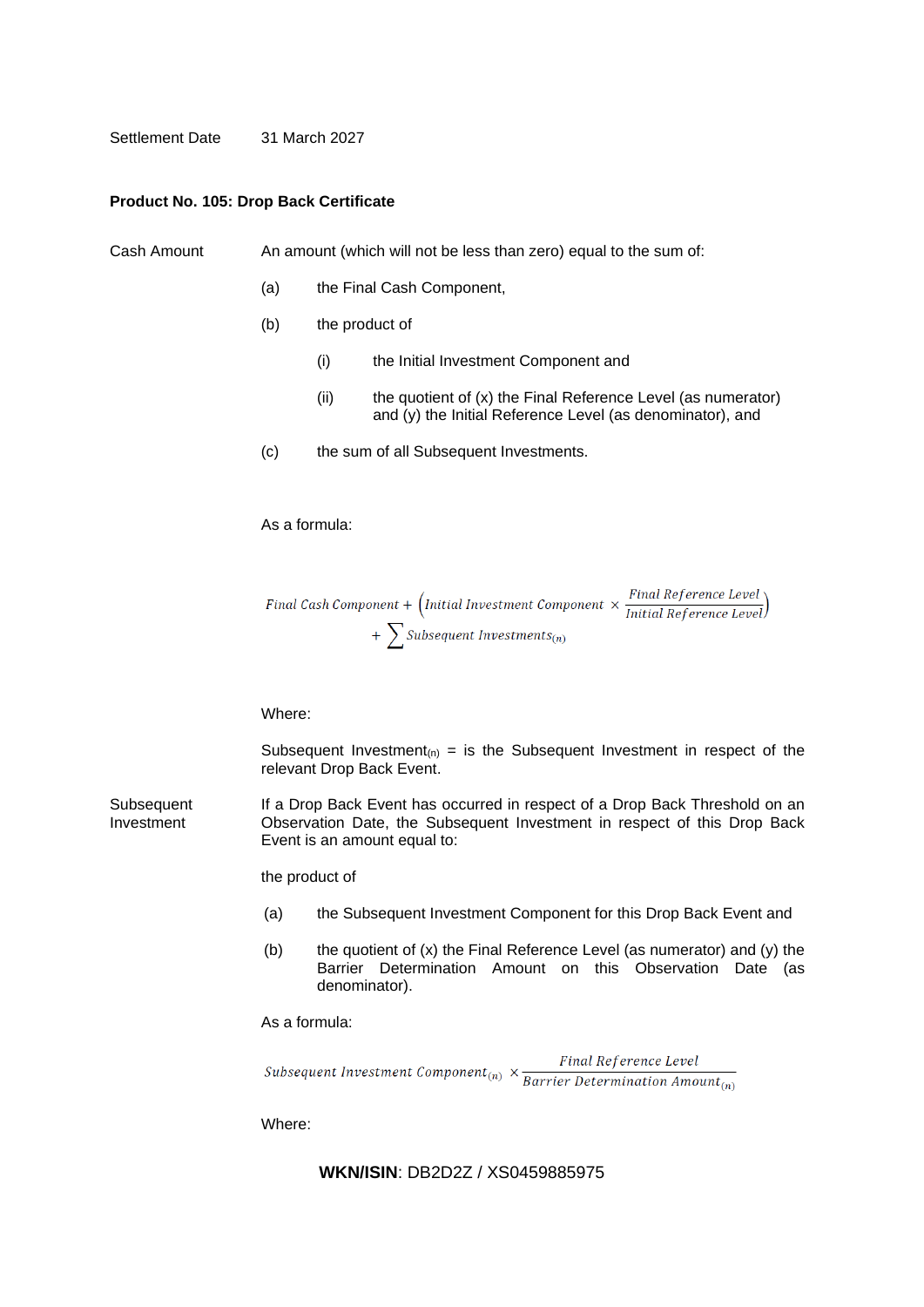|                                       | Subsequent Investment Component <sub>(n)</sub> = is the Subsequent Investment<br>Component for the respective Drop Back Event.                                                                                                                                                                                                                                                    |  |  |
|---------------------------------------|-----------------------------------------------------------------------------------------------------------------------------------------------------------------------------------------------------------------------------------------------------------------------------------------------------------------------------------------------------------------------------------|--|--|
|                                       | Barrier Determination Amount( $n$ ) = is the Barrier Determination Amount on the<br>Observation Date, on which the respective Drop Back Event has occurred.                                                                                                                                                                                                                       |  |  |
|                                       | For the avoidance of doubt: If no Drop Back Event has occurred in respect of a<br>Drop Back Threshold, the Subsequent Investment in respect of this Drop Back<br>Threshold and this Drop Back Event is zero.                                                                                                                                                                      |  |  |
| Drop Back Event                       | Occurs in respect of an Observation Date and a Drop Back Threshold, if the<br>Barrier Determination Amount falls below that Drop Back Threshold for the first<br>time during the Observation Period on this Observation Date, irrespective of<br>the occurrence of any Drop Back Event in respect of any other Drop Back<br>Threshold on the same Observation Date or thereafter. |  |  |
|                                       | A Drop Back Event can occur only once in respect of a Drop Back Threshold.                                                                                                                                                                                                                                                                                                        |  |  |
|                                       | For the avoidance of doubt: The simultaneous occurrence of Drop Back Events<br>in respect of several Drop Back Thresholds on an Observation Date is<br>possible, if the Barrier Determination Amount falls below several or all Drop<br>Back Thresholds for the first time during the Observation Period on this<br><b>Observation Date.</b>                                      |  |  |
| Drop Back<br>Threshold                | 95 percent of the Initial Reference Level ("Drop Back Threshold(1)")                                                                                                                                                                                                                                                                                                              |  |  |
|                                       | 90 percent of the Initial Reference Level ("Drop Back Threshold(2)")                                                                                                                                                                                                                                                                                                              |  |  |
|                                       | 85 percent of the Initial Reference Level ("Drop Back Threshold(3)")                                                                                                                                                                                                                                                                                                              |  |  |
|                                       | 80 percent of the Initial Reference Level ("Drop Back Threshold(4)")                                                                                                                                                                                                                                                                                                              |  |  |
| <b>Initial Cash</b><br>Component      | 80 percent of the Issue Price                                                                                                                                                                                                                                                                                                                                                     |  |  |
| Initial Investment<br>Component       | 20 percent of the Issue Price                                                                                                                                                                                                                                                                                                                                                     |  |  |
| Subsequent<br>Investment<br>Component | 20 percent of the Issue Price                                                                                                                                                                                                                                                                                                                                                     |  |  |
| <b>Final Cash</b><br>Component        | Corresponds to the Coupon Factor on the Valuation Date.                                                                                                                                                                                                                                                                                                                           |  |  |
| Coupon                                |                                                                                                                                                                                                                                                                                                                                                                                   |  |  |
| Coupon Amount                         | In respect of the first Coupon Payment Date, the sum of all outstanding<br>a)<br>Daily Coupon Amounts to (but excluding) the first Coupon Period End<br>Date.                                                                                                                                                                                                                     |  |  |
|                                       | In respect of any subsequent Coupon Payment Date, the difference<br>b)<br>between:                                                                                                                                                                                                                                                                                                |  |  |
|                                       | the sum of all outstanding Daily Coupon Amounts to (but<br>i.                                                                                                                                                                                                                                                                                                                     |  |  |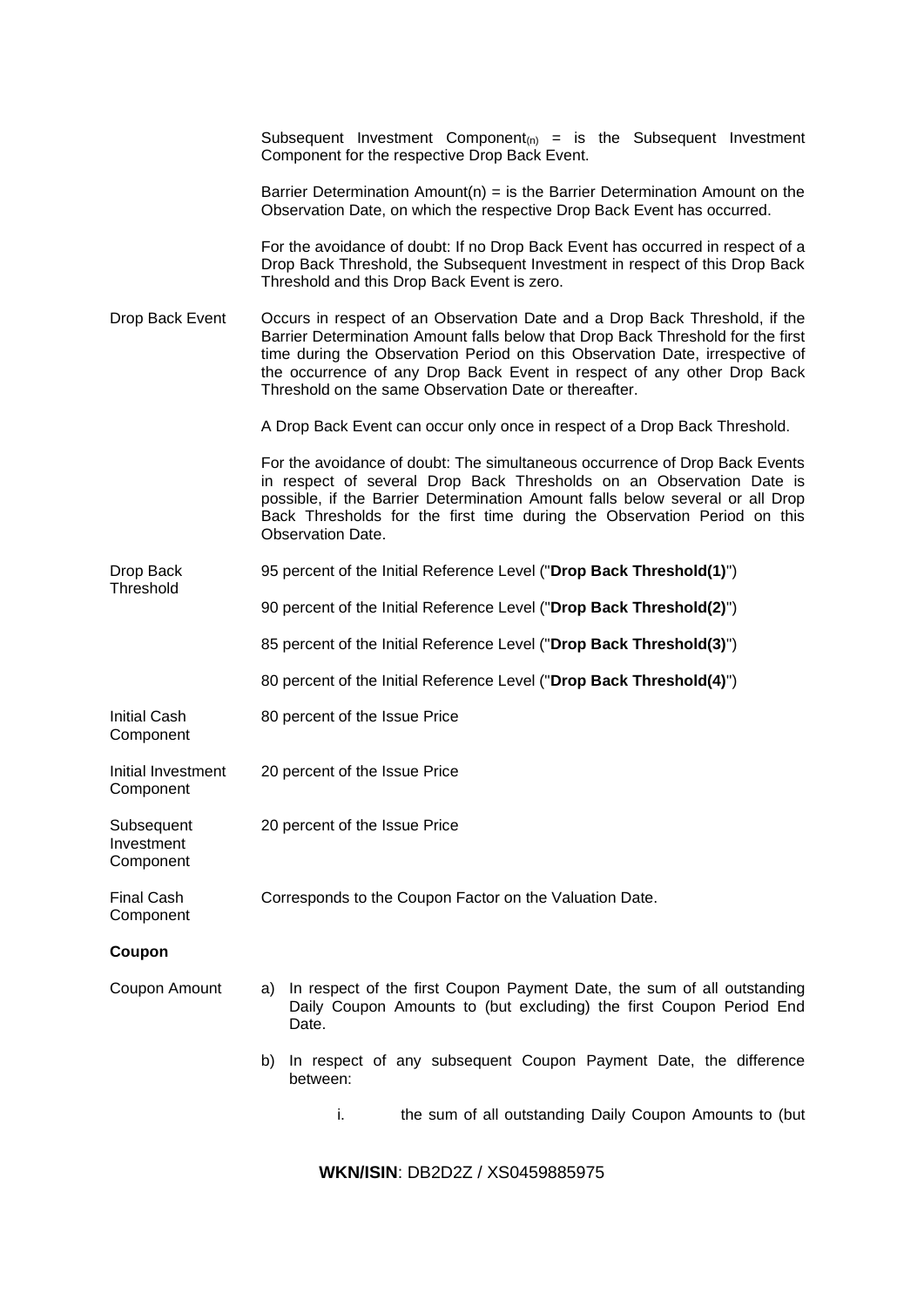|                        |                                    | excluding) a Coupon Period End Date, and                                 |                                                                                                                                                                                                                                            |
|------------------------|------------------------------------|--------------------------------------------------------------------------|--------------------------------------------------------------------------------------------------------------------------------------------------------------------------------------------------------------------------------------------|
|                        | ii.                                | Date.                                                                    | the sum of all outstanding Daily Coupon Amounts to (but<br>excluding) the end of the preceding Coupon Period End                                                                                                                           |
|                        |                                    | applicable, any Cash Amount payable on the Settlement Date.              | If any Coupon Amount will be payable on the Coupon Payment Date falling on<br>the Settlement Date, such Coupon Amount will be payable together with, if                                                                                    |
| Daily Coupon<br>Amount | product of:                        |                                                                          | In respect of any day during the Observation Period, an amount equal to the                                                                                                                                                                |
|                        | a)<br>and                          |                                                                          | the quotient of the Coupon (as numerator) and 360 (as denominator)                                                                                                                                                                         |
|                        | b)<br>the Coupon Factor.           |                                                                          |                                                                                                                                                                                                                                            |
| Coupon Factor          |                                    | In respect of any day during the Observation Period, an amount equal to: |                                                                                                                                                                                                                                            |
|                        | a)<br>occurred, and                |                                                                          | the Initial Cash Component, as long as no Drop Back Event has                                                                                                                                                                              |
|                        | b)                                 |                                                                          | as soon as a Drop Back Event has occurred, the difference between:                                                                                                                                                                         |
|                        | i.                                 | the Initial Cash Component and                                           |                                                                                                                                                                                                                                            |
|                        | ii.                                | and before this day.                                                     | the sum of the Subsequent Investment Components in<br>respect of the Drop Back Events that have occurred on                                                                                                                                |
|                        | Thresholds on and before this day. |                                                                          | For the avoidance of doubt: The Coupon Factor can amount to zero in respect<br>of a day, in case a Drop Back Event has occurred in respect of all Drop Back                                                                                |
| Coupon Period          | Coupon Period End Date.            |                                                                          | The period commencing on (and including) the Initial Valuation Date to (but<br>excluding) the first Coupon Period End Date and each period commencing on<br>(and including) a Coupon Period End Date to (but excluding) the next following |
|                        |                                    | <b>Coupon Period End Dates</b>                                           | <b>Coupon Payment Dates</b>                                                                                                                                                                                                                |
|                        |                                    | 24 March 2023                                                            | 31 March 2023                                                                                                                                                                                                                              |
|                        |                                    | 22 March 2024                                                            | 02 April 2024                                                                                                                                                                                                                              |
|                        |                                    | 24 March 2025                                                            | 31 March 2025                                                                                                                                                                                                                              |
|                        |                                    | 24 March 2026                                                            | 31 March 2026                                                                                                                                                                                                                              |
|                        |                                    | The Final Valuation Date                                                 | The Settlement Date                                                                                                                                                                                                                        |

# **Further Definitions Applicable to the Securities**

Type of Exercise European Style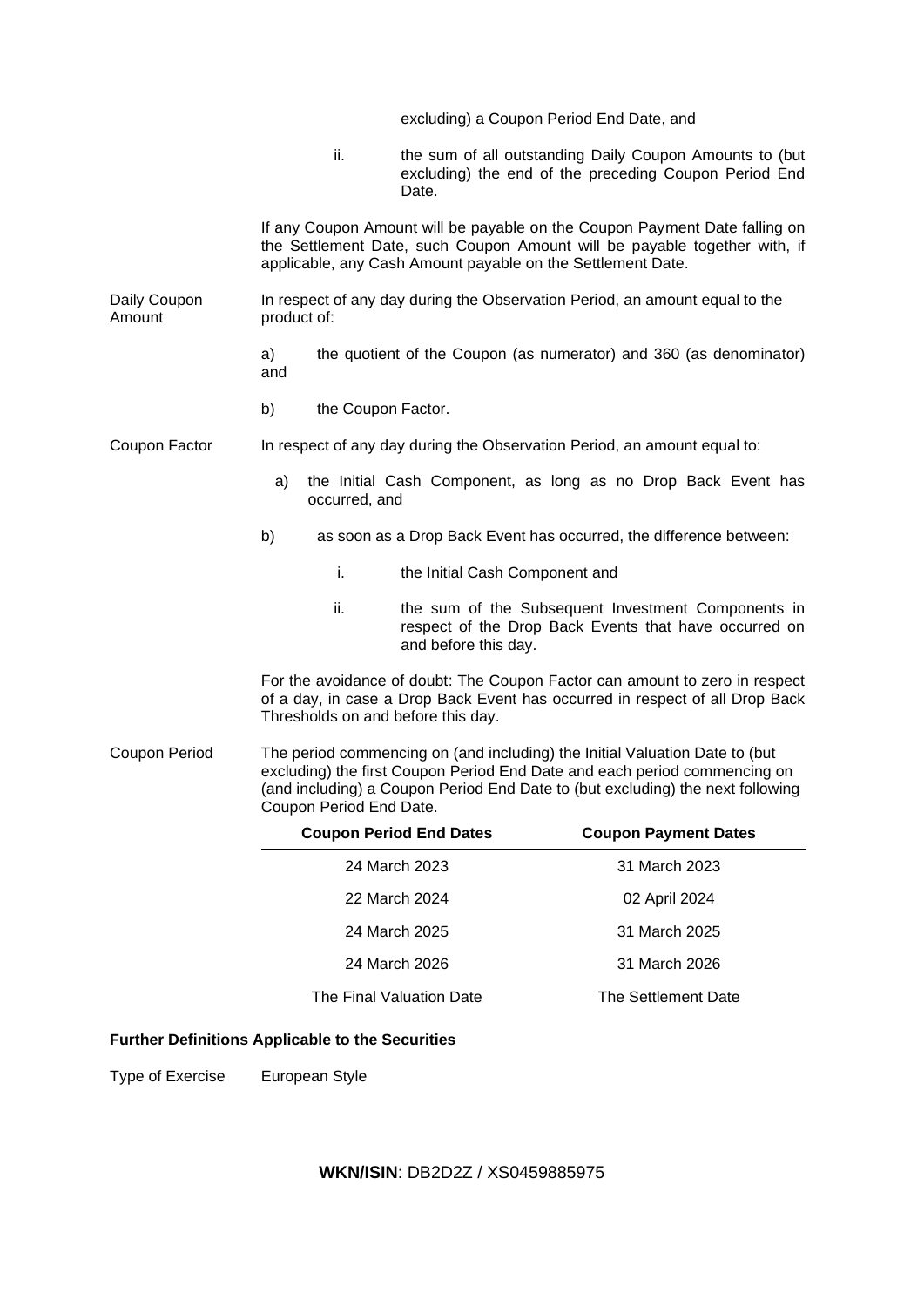| <b>Exercise Date</b>             | The Valuation Date                                                                                                                                                                                                                                                                                                                                                                                                                         |  |
|----------------------------------|--------------------------------------------------------------------------------------------------------------------------------------------------------------------------------------------------------------------------------------------------------------------------------------------------------------------------------------------------------------------------------------------------------------------------------------------|--|
| Automatic Exercise               | Automatic Exercise is applicable.                                                                                                                                                                                                                                                                                                                                                                                                          |  |
| Settlement<br>Currency           | <b>EUR</b>                                                                                                                                                                                                                                                                                                                                                                                                                                 |  |
| <b>Business Day</b>              | A day on which the Trans-European Automated Real-time Gross settlement<br>Express Transfer (TARGET2) system (or any successor thereto) is open, and<br>on which commercial banks and foreign exchange markets settle payments in<br>the Business Day Location(s) specified in the Specific Terms of the Securities<br>and on which each relevant Clearing Agent settles payments. Saturday and<br>Sunday are not considered Business Days. |  |
| <b>Business Day</b><br>Locations | London                                                                                                                                                                                                                                                                                                                                                                                                                                     |  |
| Form of Securities               | Global Security in bearer form                                                                                                                                                                                                                                                                                                                                                                                                             |  |
| <b>Clearing Agent</b>            | Euroclear Bank S.A./N.V., 1 boulevard Albert II, 1210 Bruxelles, Belgium                                                                                                                                                                                                                                                                                                                                                                   |  |
|                                  | Clearstream Banking Luxembourg S.A., 42 avenue John F. Kennedy, L-1855<br>Luxembourg                                                                                                                                                                                                                                                                                                                                                       |  |
| Governing Law                    | German law                                                                                                                                                                                                                                                                                                                                                                                                                                 |  |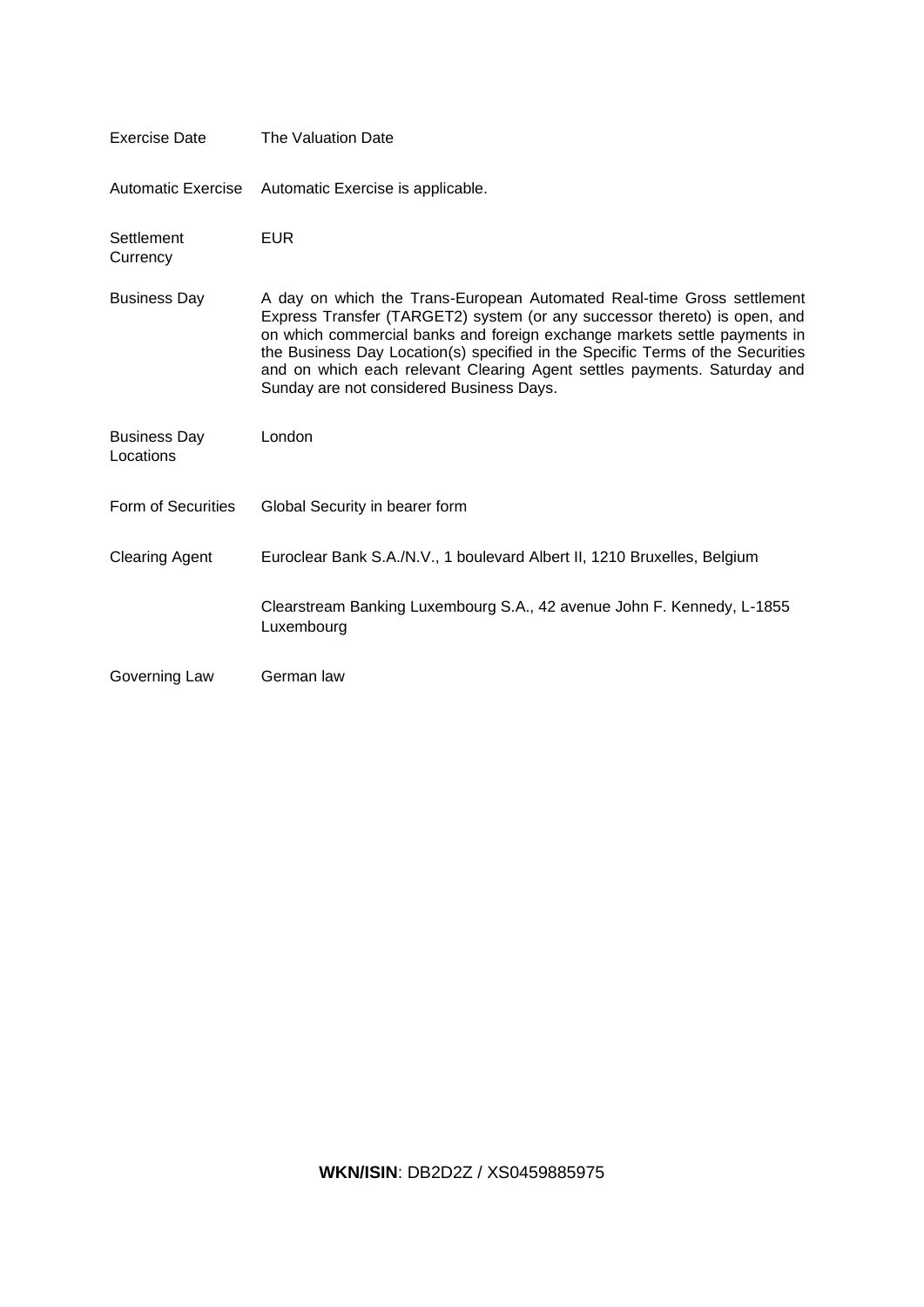### **Further information about the offering of the Securities**

### **Listing and trading**

Listing and trading the Application will be made to admit to trading the Securities on the multilateral trading facility (MTF) EuroTLX of EuroTLX SIM S.p.A., which is not a regulated market for the purposes of Directive 2014/65/EU (as amended). No application has been made to admit the Securities to the regulated market of any exchange. Minimum trade size **Confidence** One Security Estimate of total expenses related to admission to trading EUR 2,968 **Offering of Securities** Investor minimum subscription amount One Security Investor maximum subscription amount Not Applicable The subscription period The subscription period Applications to subscribe for the Securities may be made through the Distributor from 8 March 2022 (inclusively) until the "Primary Market End Date" which is 28 March 2022 (inclusively) (subject to adjustment) during the hours in which banks are generally open for business in Italy, except for the "door-to-door" offer for which the Subscription Period will be from, and including, 8 March 2022 to, and including, 24 March 2022 and except for the offer using "distance marketing techniques" for which the Subscription Period will be from, and including, 8 March 2022 to, and including, 17 March 2022. The Issuer reserves the right for any reason to reduce the number of Securities offered. In the event that during the Subscription Period the requests exceed the amount of the offer destined to prospective investors equal to the maximum aggregate nominal amount, the Issuer may proceed to early terminate the Subscription Period and may immediately suspend the acceptance of further requests. Any such change or any amendment to the Subscription Period will be communicated to investors by means of a notice published on the website of the Issuer [\(www.it.x-](http://www.it.x-markets.db.com)/)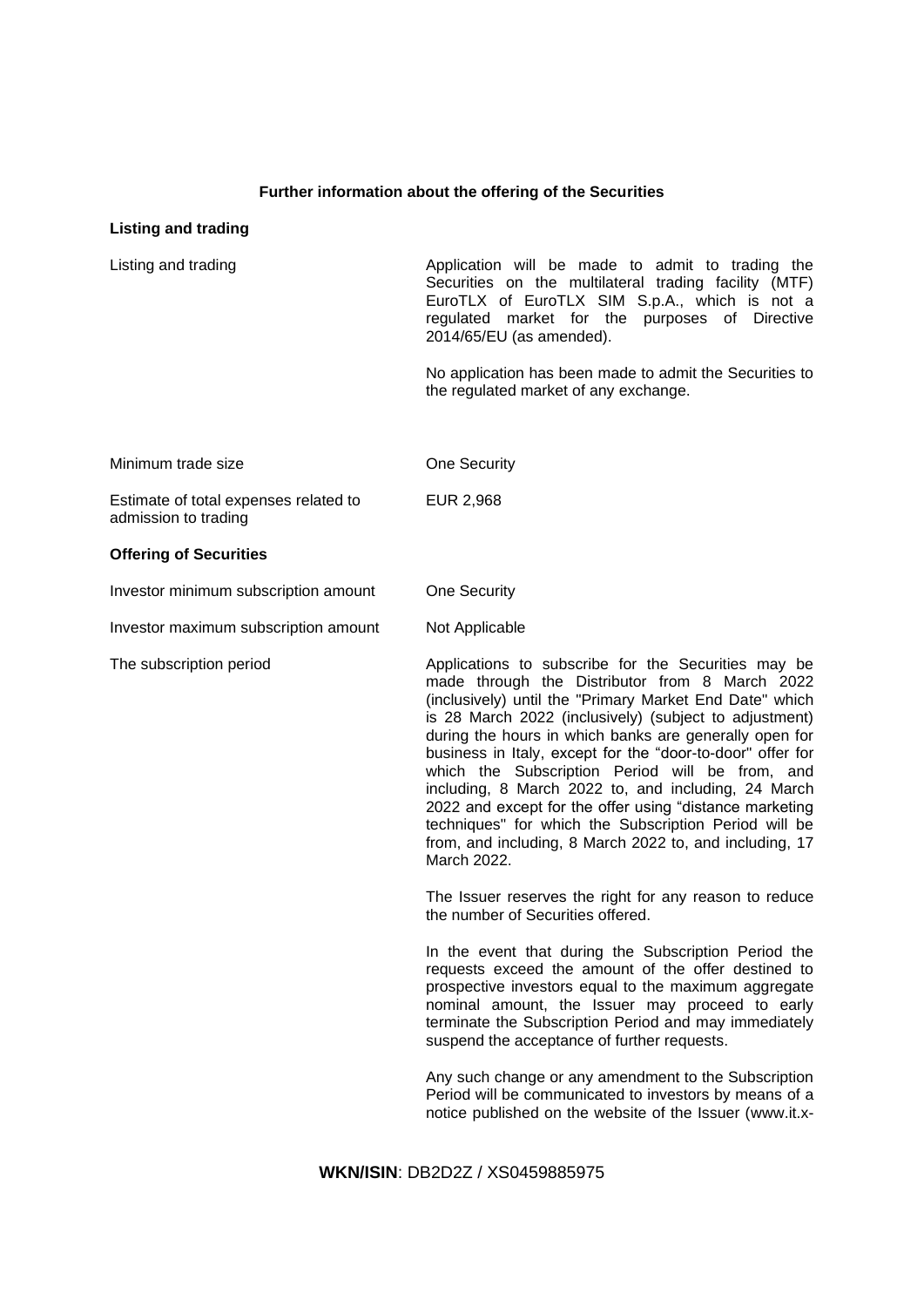[markets.db.com\)](http://www.it.x-markets.db.com)/).

Cancellation of the issuance of the **Securities** The Issuer reserves the right for any reason to cancel the issuance of the Securities.

> Any such decision will be communicated to investors by means of a notice published on the website of the Issuer (www.it.x-markets.db.com).

> For the avoidance of doubt, if any application has been made by a potential investor and the Issuer exercises such a right, each such potential investor shall not be entitled to subscribe or otherwise purchase any Securities.

Early closing of the subscription period of the Securities The Issuer reserves the right for any reason to close the Subscription Period early.

> Any such decision will be communicated to investors by means of a notice published on the website of the Issuer (www.it.x-markets.db.com)

Conditions to which the offer is subject: Offers of the Securities are conditional on and subject to admission to listing being obtained by the Issue Date otherwise the offer will be deemed withdrawn and the issuance cancelled.

Not applicable

Description of the application process: Applications for the Securities can be made in Italy at participating branches of a Distributor.

> Applications will be in accordance with the relevant Distributor's usual procedures, notified to investors by the relevant Distributor

> Prospective investors will not be required to enter into any contractual arrangements directly with the Issuer relating to the subscription for the Securities

Description of possibility to reduce subscriptions and manner for refunding excess amount paid by applicants:

Details of the method and time limits for paying up and delivering the Securities:

Manner in and date on which results of the offer are to be made public:

Investors will be notified by the Issuer or the relevant financial intermediary of their allocations of Securities and the settlement arrangements in respect thereof. The Securities will be issued on the Issue Date and the Securities will be delivered on the Value Date against payment to the Issuer of the net subscription price.

The Issuer will in its sole discretion determine the final amount of Securities to be issued (which will be dependent on the outcome of the offer), up to a limit of 500,000 Securities

The precise number of Securities to be issued will be published on the website of the Issuer (www.it.x-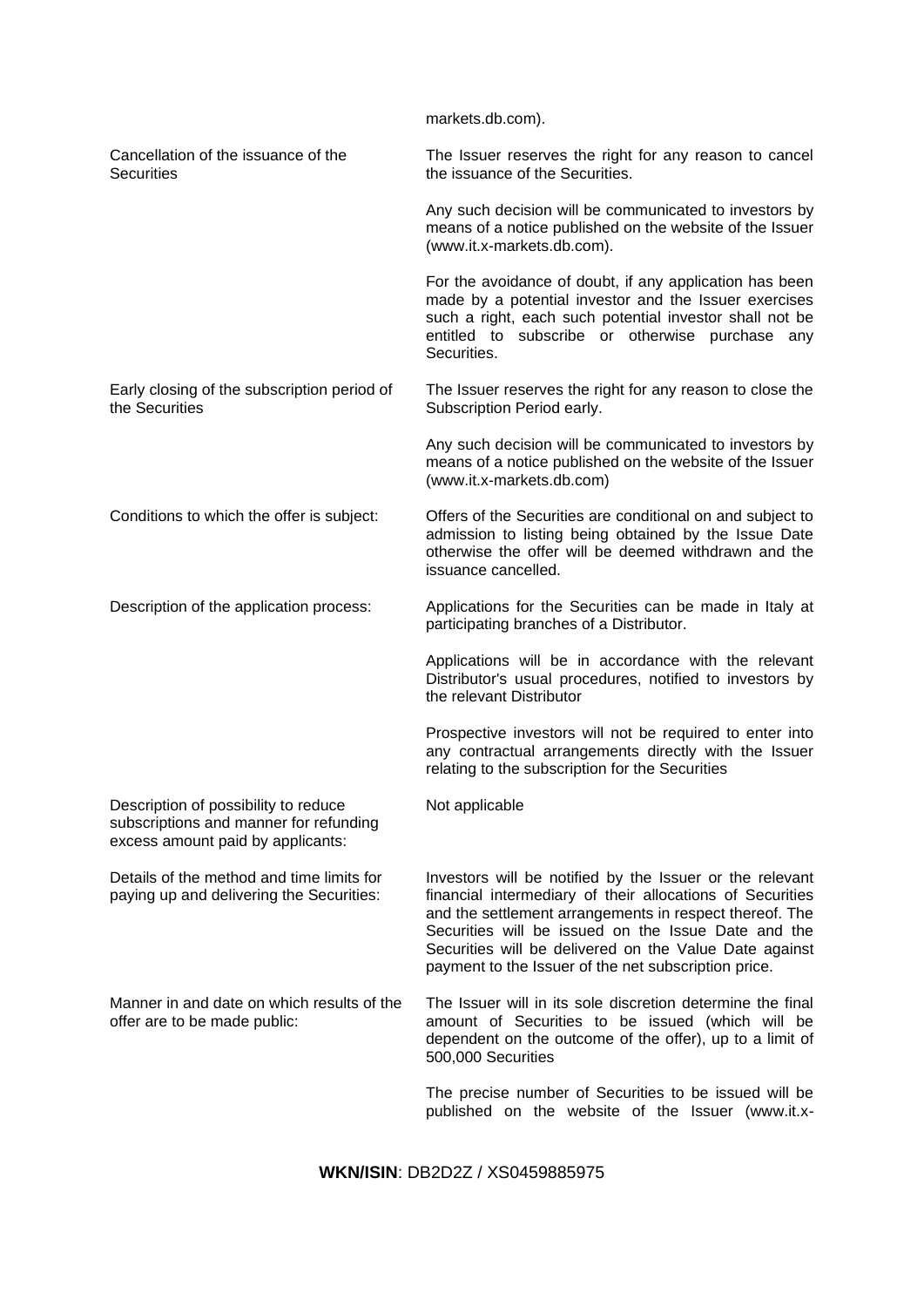markets.db.com) on or around the Issue Date

The results of the offer will be available from the Distributor following the Subscription Period and prior to the Issue Date

Procedure for exercise of any right of preemption, negotiability of subscription rights and treatment of subscription rights not exercised:

Categories of potential investors to which the Securities are offered and whether tranche(s) have been reserved for certain countries:

Process for notification to applicants of the amount allotted and the indication whether dealing may begin before notification is made:

Name(s) and address(es), to the extent known to the Issuer, of the placement agents in the various countries where the offer takes place.

Not applicable

Qualified investors within the meaning of the Prospectus Regulation and non-qualified investors

The Offer may be made in Italy to any person which complies with all other requirements for investment as set out in the Base Prospectus or otherwise determined by the Issuer and/or the relevant financial intermediaries. In other EEA countries, offers will only be made pursuant to an exemption under the Prospectus Regulation.

Each investor will be notified by the relevant Distributor of its allocation of Securities after the end of the Subscription Period and before the Issue Date

No dealings in the Security may take place prior to the Issue Date

Deutsche Bank S.p.A. of Piazza del Calendario 3, 20126, Milan, Italy (a "**Distributor**" and together with any other entities appointed as a distributor in respect of the Securities during the Subscription Period, the "**Distributors**").

The Issuer reserves the right to appoint other distributors during the Subscription Period, which will be communicated to investors by means of a notice published on the website of the Issuer (www.it.xmarkets.db.com).

Deutsche Bank S.p.A. will act as lead manager of the placement syndicate (*Responsabile del Collocamento*  as defined under article 93-bis of the Financial Services Act) (the "**Lead Manager**").

Consent to use of Prospectus: The Issuer consents to the use of the Prospectus by the following financial intermediary (individual consent): Deutsche Bank S.p.A. of Piazza del Calendario 3, 20126, Milan, Italy.

> Individual consent to the later resale and final placement of the Securities by the financial intermediaries is given in relation to Italy.

> The subsequent resale or final placement of Securities by financial intermediaries can be made during the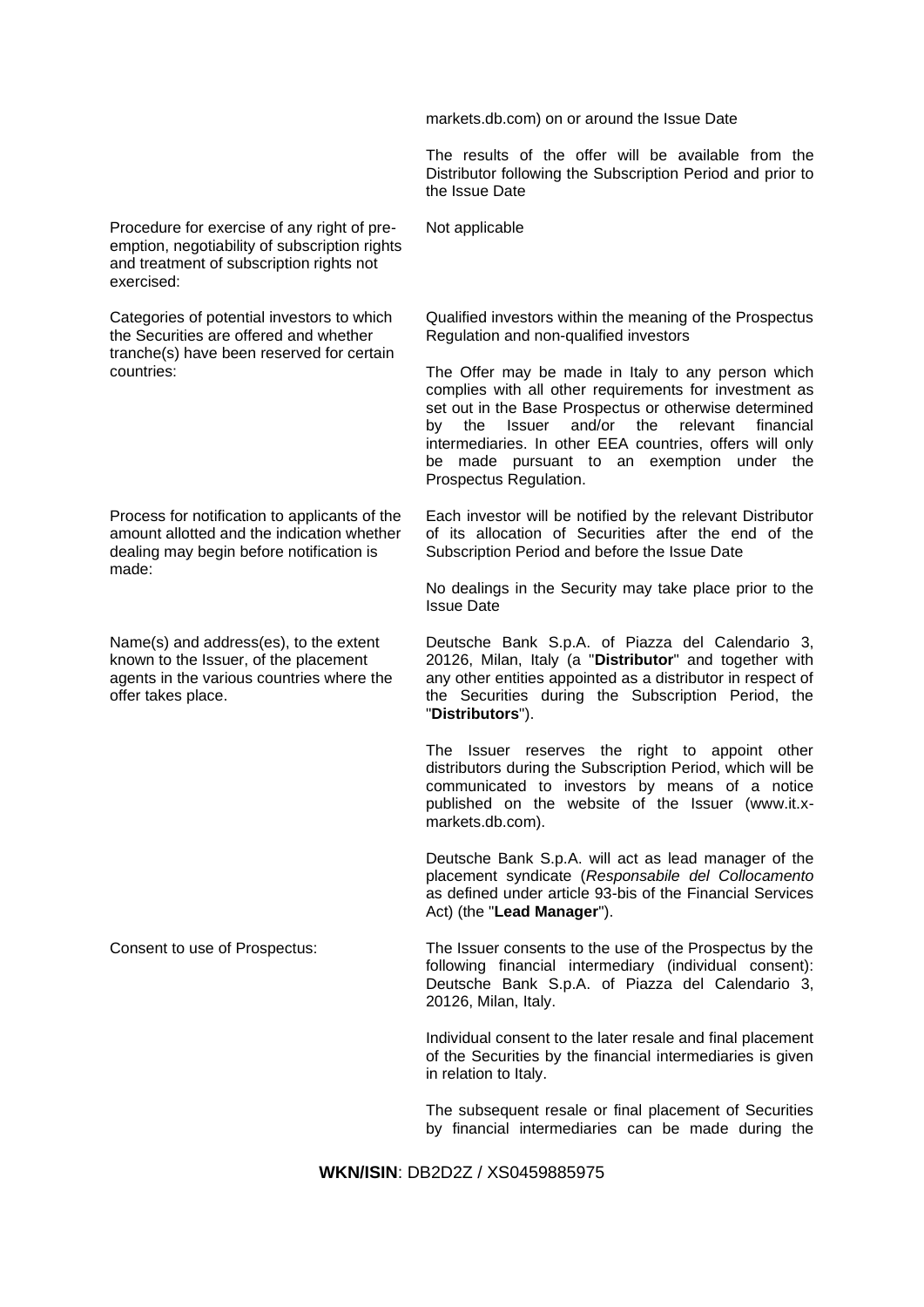period from 8 March 2022 (inclusively) until 28 March 2022 (inclusively) and as long as this Prospectus is valid in accordance with Article 12 of the Prospectus Regulation.

### **Fees**

Fees paid by the Issuer to the distributor

| <b>Trailer Fee</b>                                                            | Not applicable                                                                                                                                                                                                                                                                                                                                                                                                                                                                                                                                                                                                                                                         |                                                                                                                                                                                                                                                                                                |
|-------------------------------------------------------------------------------|------------------------------------------------------------------------------------------------------------------------------------------------------------------------------------------------------------------------------------------------------------------------------------------------------------------------------------------------------------------------------------------------------------------------------------------------------------------------------------------------------------------------------------------------------------------------------------------------------------------------------------------------------------------------|------------------------------------------------------------------------------------------------------------------------------------------------------------------------------------------------------------------------------------------------------------------------------------------------|
| <b>Placement Fee</b>                                                          | up to 2.50 per cent of the Issue Price                                                                                                                                                                                                                                                                                                                                                                                                                                                                                                                                                                                                                                 |                                                                                                                                                                                                                                                                                                |
| Fees charged by the Issuer to the<br>Securityholders post issuance            | Not applicable                                                                                                                                                                                                                                                                                                                                                                                                                                                                                                                                                                                                                                                         |                                                                                                                                                                                                                                                                                                |
| <b>Costs/Distribution Fees</b>                                                |                                                                                                                                                                                                                                                                                                                                                                                                                                                                                                                                                                                                                                                                        |                                                                                                                                                                                                                                                                                                |
| Amount of any expenses and taxes<br>specifically charged to the subscriber or | Ex-ante entry costs:                                                                                                                                                                                                                                                                                                                                                                                                                                                                                                                                                                                                                                                   | 4.00%                                                                                                                                                                                                                                                                                          |
| purchaser:                                                                    | Ex-ante exit costs                                                                                                                                                                                                                                                                                                                                                                                                                                                                                                                                                                                                                                                     | 1.50 %                                                                                                                                                                                                                                                                                         |
|                                                                               | Ex-ante running costs on yearly basis: 0                                                                                                                                                                                                                                                                                                                                                                                                                                                                                                                                                                                                                               |                                                                                                                                                                                                                                                                                                |
|                                                                               | Other expenses and taxes: none                                                                                                                                                                                                                                                                                                                                                                                                                                                                                                                                                                                                                                         |                                                                                                                                                                                                                                                                                                |
| Determination of the price by the Issuer                                      | Both the Initial Issue Price of the Drop Back Certificate<br>and the bid and ask prices quoted by the Issuer during<br>its term are based on the Issuer's internal pricing<br>models. Accordingly, unlike in an on exchange trading,<br>for example for shares, the prices quoted during the<br>term are not based on supply and demand. The prices<br>in particular contain a margin which the Issuer<br>determines at its free discretion and which may cover, in<br>addition to the Issuer's proceeds, the costs of<br>structuring, market making and settlement of the Drop<br>Back Certificate, any applicable sales costs (distribution<br>fee) and other costs. |                                                                                                                                                                                                                                                                                                |
| Distribution fee                                                              | corresponding discount from the Initial Issue Price.                                                                                                                                                                                                                                                                                                                                                                                                                                                                                                                                                                                                                   | Placement fee: up to 2.50 per cent of the Issue Price.<br>The Issuer will either pay the placement fee from the<br>issue proceeds as a one-off turnover-related distribution<br>fee to the bank that sold the Drop Back Certificate to the<br>customer (principal bank), or grant the latter a |

Rating Rating **The Securities have not been rated.**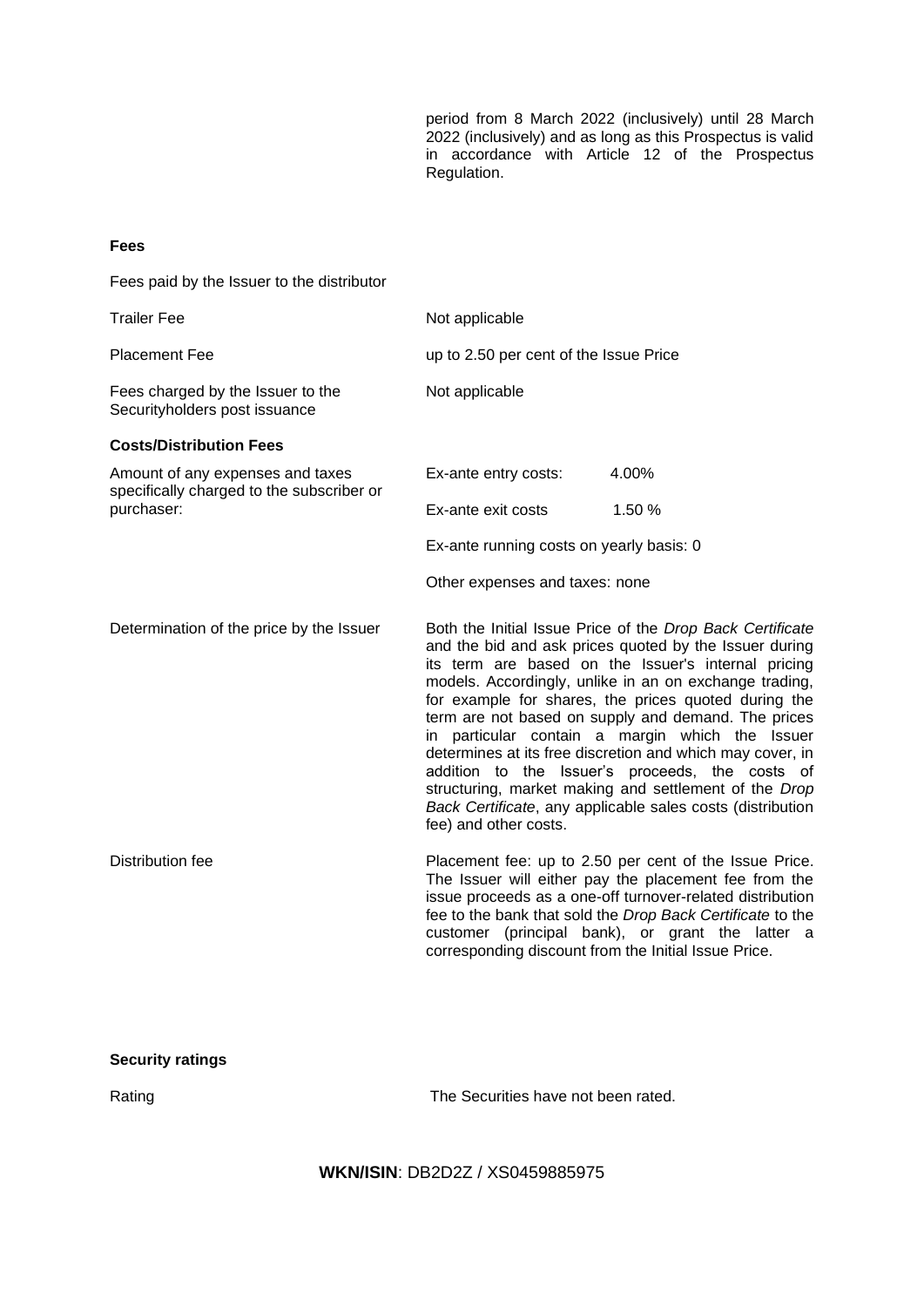### **Interests of natural and legal persons involved in the issue**

Interests of natural and legal persons involved in the issue

Save for the Distributor regarding the fees as set out under "Fees" above, so far as the Issuer is aware, no person involved in the issue of the Securities has an interest material to the offer.

# **Publication of notices**

Publication of notices **Notices** Notices will, in deviation from §16(1) of the General Conditions of the Securities, be published on the website www.investment-products.db.com.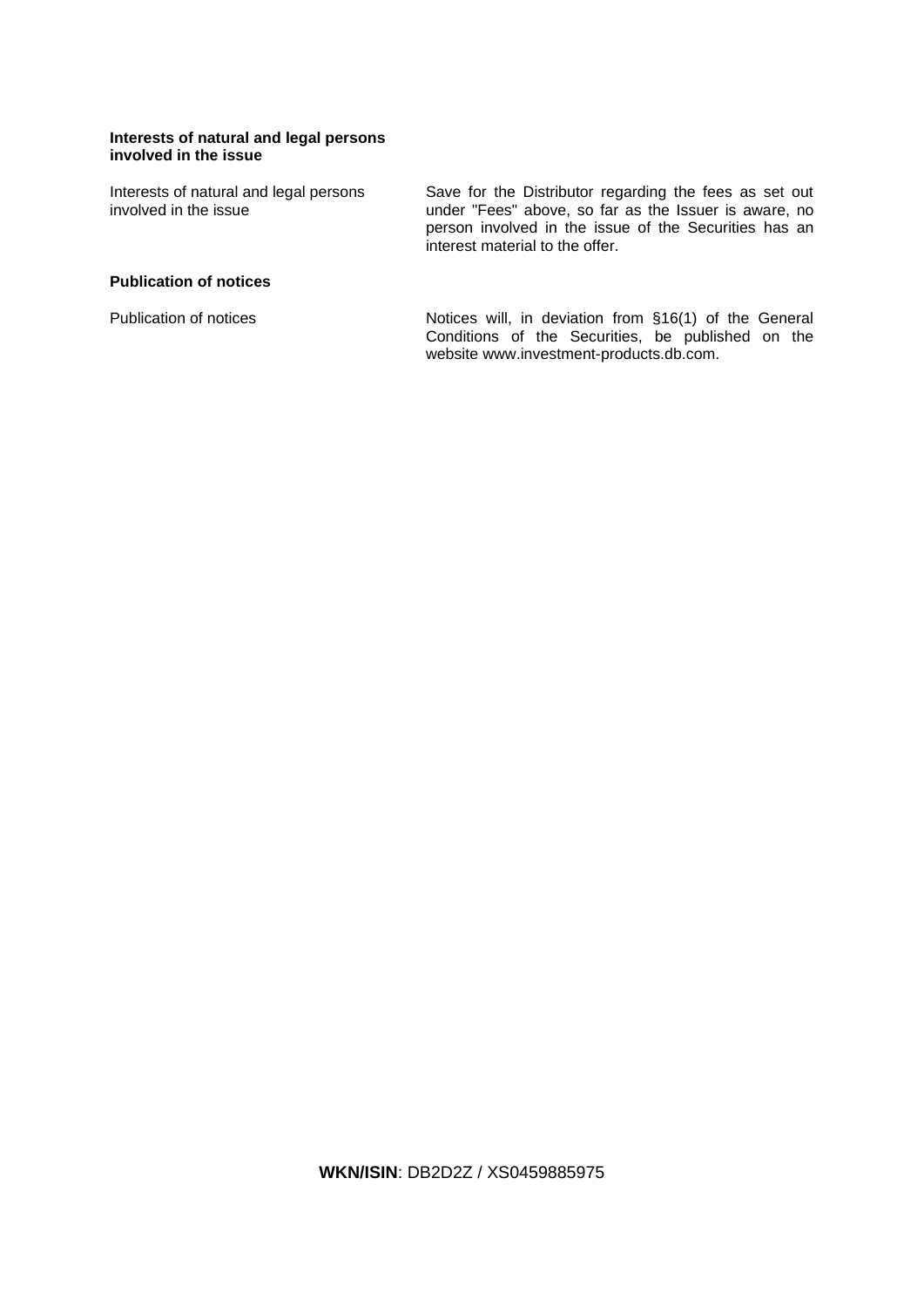### **Information relating to the Underlying**

### **Information on the Underlying, on the past and future performance of the Underlying and its volatility can be obtained on the public website http://www.stoxx.com/index.html and on the Bloomberg page SX5E Index Index and Reuters .STOXX50E.**

The sponsor of the index composing the Underlying also maintains an Internet Site at the following address where further information may be available free of charge in respect of the Underlying (including a description of the essential characteristics of the index, comprising, as applicable, the type of index, the method and formulas of calculation, a description of the individual selection process of the index components and the adjustment rules).

### Name of Index Sponsor: **STOXX Limited**

### Website: **https://www.stoxx.com/**

### **Index Disclaimer (EURO STOXX 50 Price Index)**

STOXX Limited ("**STOXX**") and its licensors (the "**Licensors**") have no relationship to the Issuer, other than the licensing of the *EURO STOXX 50 Price Index* and the related trademarks for use in connection with the Securities.

### **STOXX and its Licensors do not:**

- Sponsor, endorse, sell or promote the Securities.
- Recommend that any person invest in the Securities or any other securities.
- Have any responsibility or liability for or make any decisions about the timing, amount or pricing of Securities.
- Have any responsibility or liability for the administration, management or marketing of the **Securities**
- Consider the needs of the Securities or the owners of the Securities in determining, composing or calculating the EURO STOXX 50 Price Index or have any obligation to do so.

**STOXX and its Licensors will not have any liability in connection with the Securities. Specifically, STOXX and its Licensors do not make any warranty, express or implied and disclaim any and all warranty about:**

- **The results to be obtained by the Securities, the owner of the Securities or any other person in connection with the use of the** *EURO STOXX 50 Price Index* **and the data included in the** *EURO STOXX 50 Price Index***;**
- **The accuracy or completeness of the** *EURO STOXX 50 Price Index* **and its data;**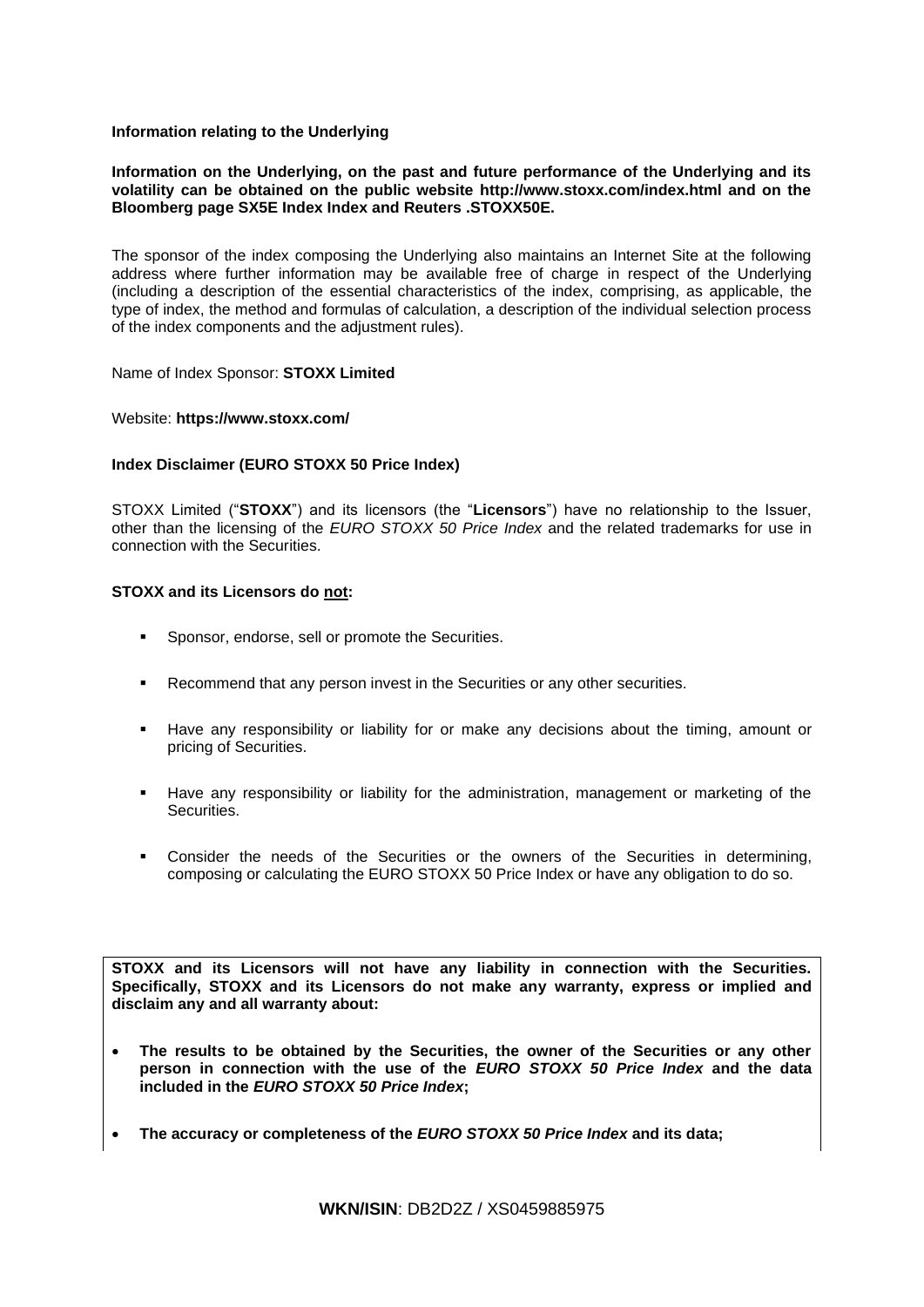- **The merchantability and the fitness for a particular purpose or use of the** *EURO STOXX 50 Price Index* **and its data**
- **STOXX and its Licensors will have no liability for any errors, omissions or interruptions in the** *EURO STOXX 50 Price Index* **or its data;**
- **Under no circumstances will STOXX or its Licensors be liable for any lost profits or indirect, punitive, special or consequential damages or losses, even if STOXX or its Licensors knows that they might occur.**

**The licensing agreement between the Issuer and STOXX is solely for their benefit and not for the benefit of the owners of the Securities or any other third parties.**

### **Further information published by the Issuer**

The Issuer does not intend to provide any further information on the Underlying.

# **Country specific information:**

**Italy**

Agent in Italy The Agent in Italy is Deutsche Bank S.p.A. acting through its principal office in Milan being as at the Issue Date at the following address: Piazza del Calendario, 3 – 20126, Milan, Italy.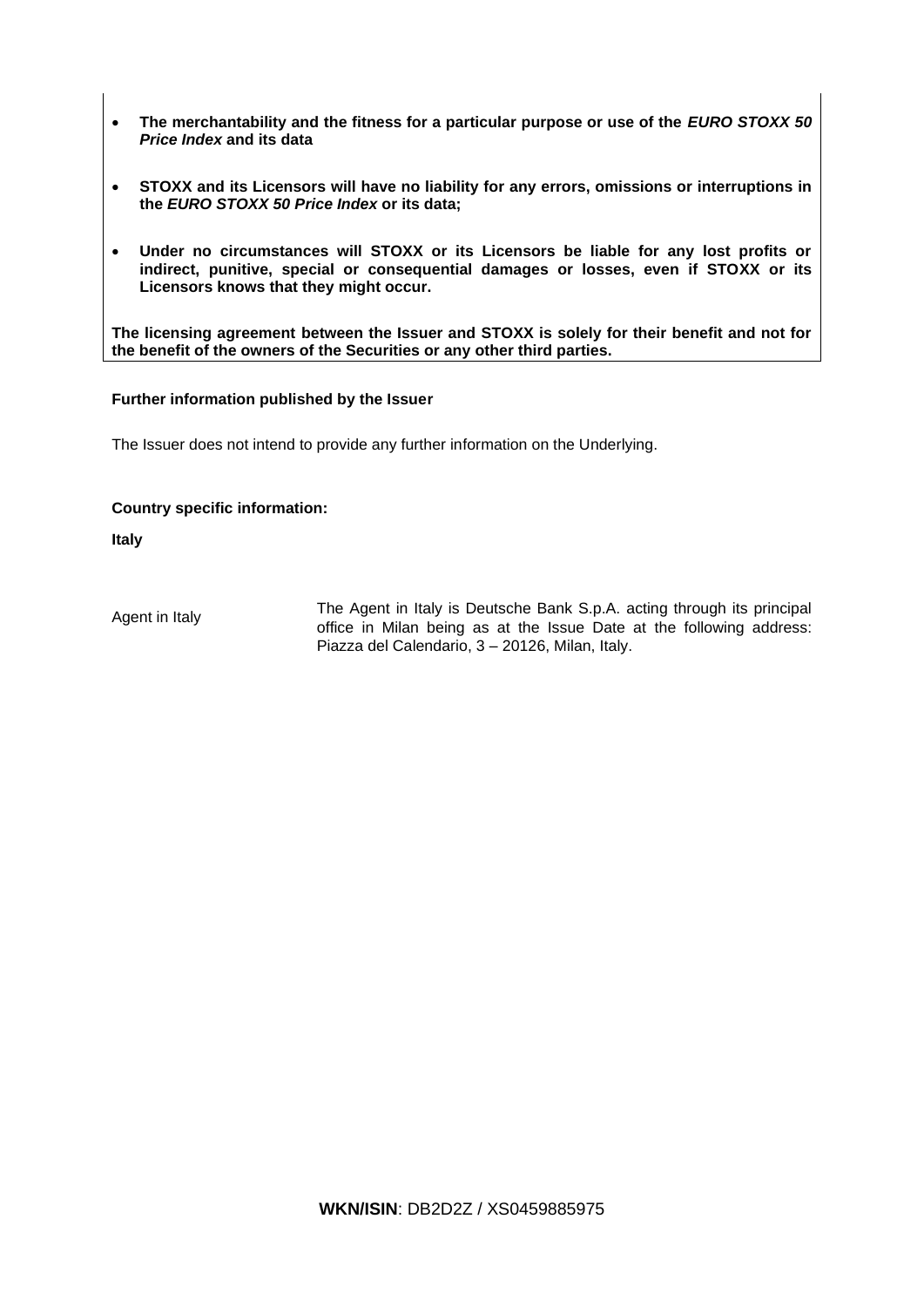#### **Annex to the Final Terms**

#### **Issue-specific summary**

#### **Section A – Introduction containing warnings**

#### **Warnings**

The summary should be read as an introduction to the Prospectus.

- b) Investors should base any decision to invest in the securities on a consideration of the Prospectus as a whole.
- c) Investors could lose all (total loss) or part of their invested capital.
- d) Where a claim relating to the information contained in the Prospectus is brought before a court, the plaintiff investors might, under national law, have to bear the costs of translating the Prospectus, including any supplements, as well as the corresponding Final Terms before the legal proceedings are initiated.
- e) Civil liability attaches only to those persons who have tabled and submitted the summary including any translation thereof, but only where the summary is misleading, inaccurate or inconsistent, when read together with the other parts of the Prospectus, or where it does not provide, when read together with the other parts of the Prospectus, key information in order to aid investors when considering whether to invest in such securities.
- f) You are about to purchase a product that is not simple and may be difficult to understand

#### **Introductory information**

#### **Name and international securities identification number**

The Certificates (the "**Securities**") offered under this Prospectus have the following securities identification numbers:

ISIN: XS0459885975

#### **Contact details of the issuer**

The Issuer (with Legal Entity Identifier (LEI) 7LTWFZYICNSX8D621K86) has its registered office at Taunusanlage 12, 60325 Frankfurt am Main, Federal Republic of Germany (telephone: +49-69-910-00).

#### **Approval of the prospectus; competent authority**

The Prospectus consists of a Securities Notes and a Registration Document.

The Securities Note has been approved by the German Federal Financial Supervisory Authority (*Bundesanstalt für Finanzdienstleistungsaufsicht*) ("**BaFin**") on 27 October 2021. The business address of BaFin (Securities Supervision) is: Marie-Curie-Str. 24-28, 60439 Frankfurt, Federal Republic of Germany (telephone: +49 (0)228 41080).

The Registration Document has been approved by the Commission de Surveillance du Secteur Financier ("**CSSF**") on 3 May 2021. The business address of the CSSF is: 283, route d'Arlon, L-1150 Luxembourg, Luxembourg (telephone: +352 (0)26 251-1).

#### **Section B – Key information on the Issuer**

#### **Who is the issuer of the securities?**

#### **Domicile and legal form of the issuer**

Deutsche Bank Aktiengesellschaft (commercial name: Deutsche Bank) is a credit institution and a stock corporation incorporated in Germany and accordingly operates under the laws of Germany. The Legal Entity Identifier (LEI) of Deutsche Bank is 7LTWFZYICNSX8D621K86. The Bank has its registered office in Frankfurt am Main, Germany. It maintains its head office at Taunusanlage 12, 60325 Frankfurt am Main, Germany.

#### **Issuer's principal activities**

The objects of Deutsche Bank, as laid down in its Articles of Association, include the transaction of all kinds of banking business, the provision of financial and other services and the promotion of international economic relations. The Bank may realise these objectives itself or through subsidiaries and affiliated companies. To the extent permitted by law, the Bank is entitled to transact all business and to take all steps which appear likely to promote the objectives of the Bank, in particular to acquire and dispose of real estate, to establish branches at home and abroad, to acquire, administer and dispose of participations in other enterprises, and to conclude enterprise agreements.

Deutsche Bank is organized into the following segments:

- Corporate Bank (CB);
- Investment Bank (IB);
- Private Bank (PB);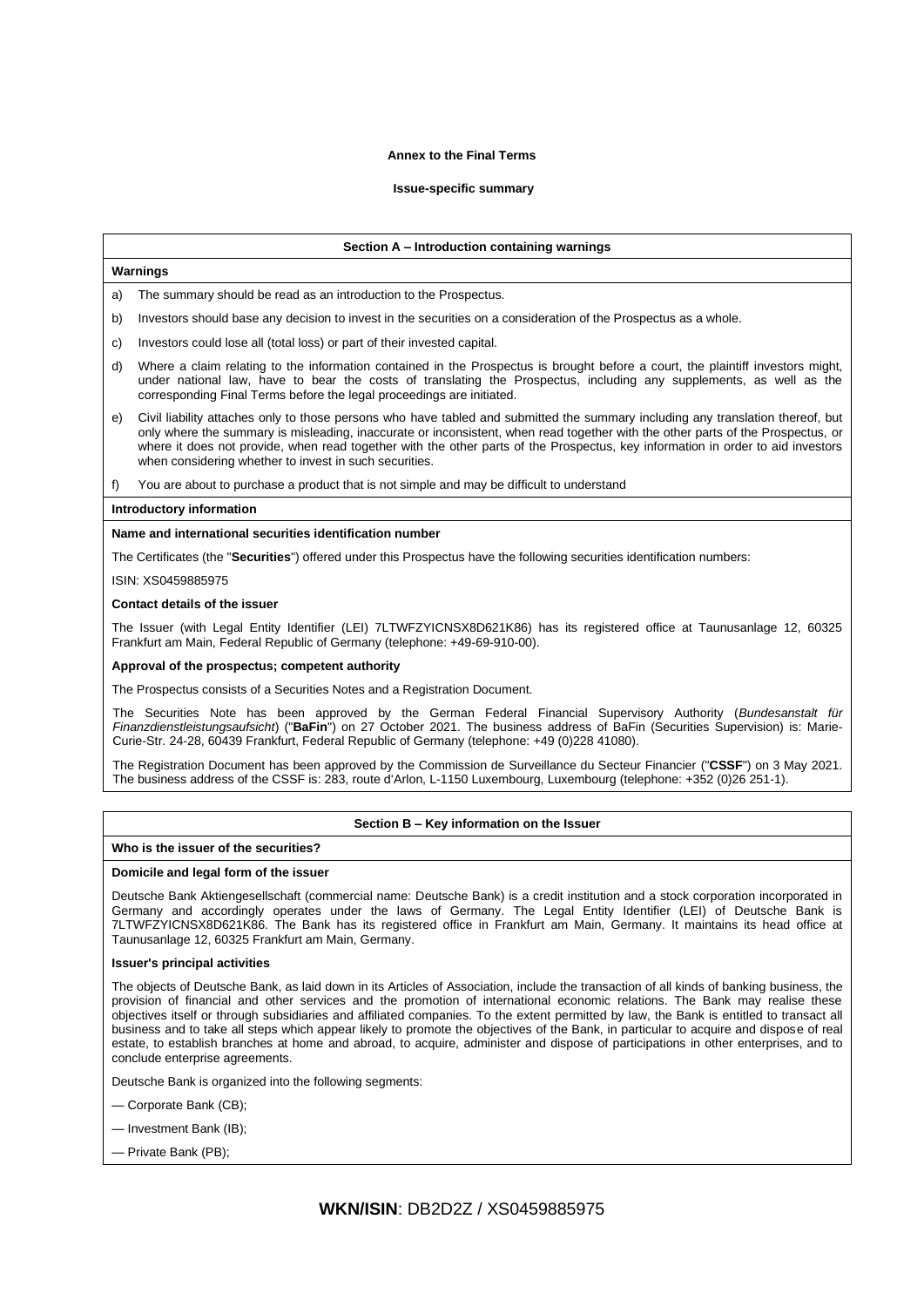- Asset Management (AM);
- Capital Release Unit (CRU); and
- Corporate & Other (C&O).

In addition, Deutsche Bank has a country and regional organizational layer to facilitate a consistent implementation of global strategies.

The Bank has operations or dealings with existing and potential customers in most countries in the world. These operations and dealings include working through:

- subsidiaries and branches in many countries;
- representative offices in many other countries; and
- one or more representatives assigned to serve customers in a large number of additional countries.

#### **Major shareholders of the issuer**

Deutsche Bank is neither directly nor indirectly majority-owned or controlled by any other corporation, by any government or by any other natural or legal person severally or jointly.

Pursuant to German law and Deutsche Bank's Articles of Association, to the extent that the Bank may have major shareholders at any time, it may not give them different voting rights from any of the other shareholders.

Deutsche Bank is not aware of arrangements which may at a subsequent date result in a change of control of the company.

The German Securities Trading Act (Wertpapierhandelsgesetz) requires investors in publicly-traded corporations whose investments reach certain thresholds to notify both the corporation and the German Federal Financial Supervisory Authority (Bundesanstalt für Finanzdienstleistungsaufsicht) of such change within four trading days. The minimum disclosure threshold is 3 per cent. of the corporation's issued voting share capital. To the Bank's knowledge, there are only six shareholders holding more than 3 per cent. of Deutsche Bank shares or to whom more than 3 per cent. of voting rights are attributed, and none of these shareholders holds more than 10 per cent. of Deutsche Bank shares or voting rights.

#### **Identity of the key managing directors of the issuer**

The key managing directors of the issuer are members of the issuer's Executive Board. These are: Christian Sewing, Karl von Rohr, Fabrizio Campelli, Bernd Leukert, Stuart Wilson Lewis, James von Moltke, Alexander von zur Mühlen, Christiana Riley, Rebecca Short and Prof. Dr. Stefan Simon.

#### **Identity of the Issuer's statutory auditors**

Until 31 December 2019, the independent auditor for the period covered by the historical financial information of Deutsche Bank was KPMG Aktiengesellschaft Wirtschaftsprüfungsgesellschaft ("KPMG"). KPMG is a member of the chamber of public accountants (Wirtschaftsprüferkammer). With effect as of 1 January 2020, Ernst & Young GmbH Wirtschaftsprüfungsgesellschaft ("EY") has been appointed as independent auditor. EY is a member of the chamber of public accountants (Wirtschaftsprüferkammer).

#### **What is the key financial information regarding the issuer?**

The key financial information included in the tables below as of and for the financial years ended 31 December 2019 and 31 December 2020 has been extracted from the audited consolidated financial statements prepared in accordance with IFRS as of 31 December 2020. The key financial information included in the tables below as of 30 September 2021 and for the nine months periods ended 30 September 2020 and 30 September 2021 has been extracted from the unaudited consolidated interim financial information prepared as of 30 September 2021

| <b>Statement of income</b><br>(in million Euro)                                               | Nine months ended 30<br>September 2021<br>(unaudited) | Year ended<br>31 December 2020 | Nine months<br>ended 30<br>September 2020<br>(unaudited) | Year ended<br>31 December 2019 |
|-----------------------------------------------------------------------------------------------|-------------------------------------------------------|--------------------------------|----------------------------------------------------------|--------------------------------|
| Net interest income                                                                           | 8,232                                                 | 11,526                         | 8,961                                                    | 13,749                         |
| Commissions and fee income                                                                    | 7,946                                                 | 9,424                          | 6,965                                                    | 9,520                          |
| Provision for credit losses                                                                   | 261                                                   | 1,792                          | 1,540                                                    | 723                            |
| Net gains (losses) on financial<br>assets/liabilities<br>at fair value through profit or loss | 2,990                                                 | 2,465                          | 1,949                                                    | 193                            |
| Profit (loss) before income taxes                                                             | 3,308                                                 | 1,021                          | 846                                                      | (2,634)                        |
| Profit (loss)                                                                                 | 2,194                                                 | 624                            | 435                                                      | (5,265)                        |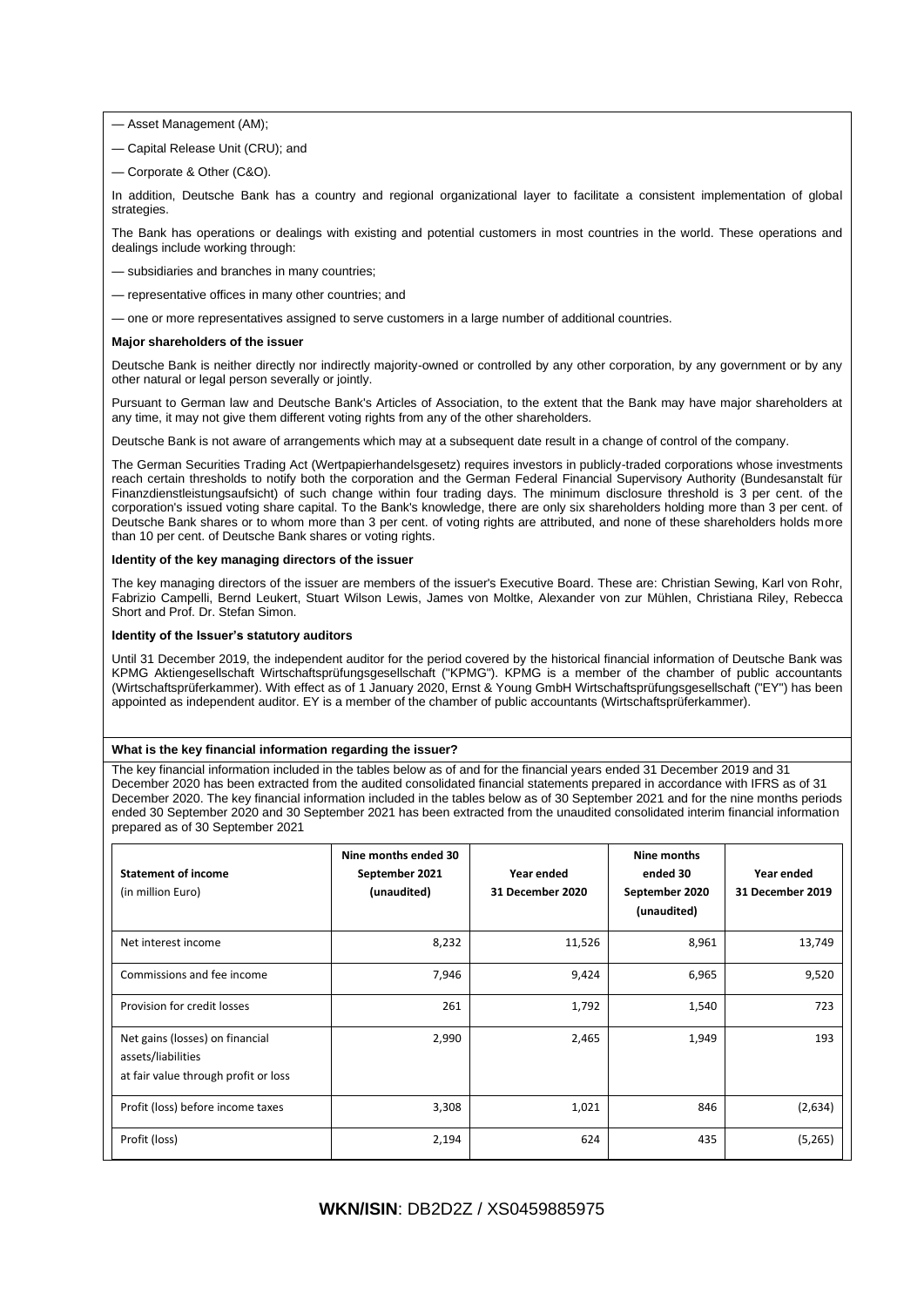| <b>Balance sheet</b><br>(amounts in million Euro) | 30 September 2021<br>(unaudited) | 31 December 2020 | 31 December 2019 |
|---------------------------------------------------|----------------------------------|------------------|------------------|
| Total assets                                      | 1,326,058                        | 1,325,259        | 1,297,674        |
| Senior debt                                       | 85,257                           | 93,391           | 101,187          |
| Subordinated debt                                 | 8,521                            | 7,352            | 6,934            |
| Loans at amortized cost                           | 451,433                          | 426,995          | 429,841          |
| Deposits                                          | 585,748                          | 568,031          | 572,208          |
| Total equity                                      | 65,935                           | 62,196           | 62,160           |
| Common Equity Tier 1 capital ratio                | 13.0%                            | 13.6%            | 13.6%            |
| Total capital ratio (fully loaded)                | 17.1%                            | 17.3 %           | 17.4 %           |
| Leverage ratio (fully loaded)                     | 4.8%                             | 4.7%             | 4.2%             |

#### **What are the key risks that are specific to the issuer?**

The Issuer is subject to the following key risks:

**Macroeconomic, Geopolitical and Market Environment:** As a global investment bank with a large private client franchise, our businesses are materially affected by global macroeconomic and financial market conditions. Significant risks exist that could negatively affect the results of operations and financial condition in some of our businesses as well as our strategic plans, including risks posed by the COVID-19 pandemic, deterioration of the economic outlook for the euro area and slowing in emerging markets, trade tensions between the United States and China as well between the United States and Europe, inflation risks and other geopolitical risks.

**Business and Strategy:** Our results of operation and financial condition have in the past been negatively impacted by the challenging market environment, uncertain macroeconomic and geopolitical conditions, lower levels of client activity, increased competition and regulation, and the immediate impact of our strategic decisions. If we are unable to improve our profitability, we may be unable to meet our strategic aspirations, and may have difficulty maintaining capital, liquidity and leverage at levels expected by market participants and our regulators.

**Regulation and Supervision:** Regulatory reforms enacted and proposed in response to weaknesses in the financial sector, together with increased regulatory scrutiny more generally, have had and continue to have a significant impact on us and may adversely affect our business and ability to execute our strategic plans. Competent regulators may prohibit us from making dividend payments or payments on our regulatory capital instruments or take other actions if we fail to comply with regulatory requirements.

**Capital Requirements**: Regulatory and legislative changes require us to maintain increased capital and bail-inable debt (debt that can be bailed in in resolution) and abide by tightened liquidity requirements. These requirements may significantly affect our business model, financial condition and results of operations as well as the competitive environment generally. Any perceptions in the market that we may be unable to meet our capital or liquidity requirements with an adequate buffer, or that we should maintain capital or liquidity in excess of these requirements or another failure to meet these requirements could intensify the effect of these factors on our business and results.

**Internal Control Environment:** A robust and effective internal control environment and adequate infrastructure (comprising people, policies and procedures, processes, controls assurance and IT systems) are necessary to ensure that we conduct our business in compliance with the laws, regulations and associated supervisory expectations applicable to us. We have identified the need to strengthen our internal control environment and infrastructure and have embarked on initiatives to accomplish this. If these initiatives are not successful or proceed too slowly, our reputation, regulatory position and financial condition may be materially adversely affected, and our ability to achieve our strategic ambitions may be impaired.

**Litigation, Regulatory Enforcement Matters and Investigations:** We operate in a highly and increasingly regulated and litigious environment, potentially exposing us to liability and other costs, the amounts of which may be substantial and difficult to estimate, as well as to legal and regulatory sanctions and reputational harm. We and our subsidiaries are involved in various litigation proceedings, including civil class action lawsuits, arbitration proceedings and other disputes with third parties, as well as regulatory proceedings and investigations by both civil and criminal authorities in jurisdictions around the world.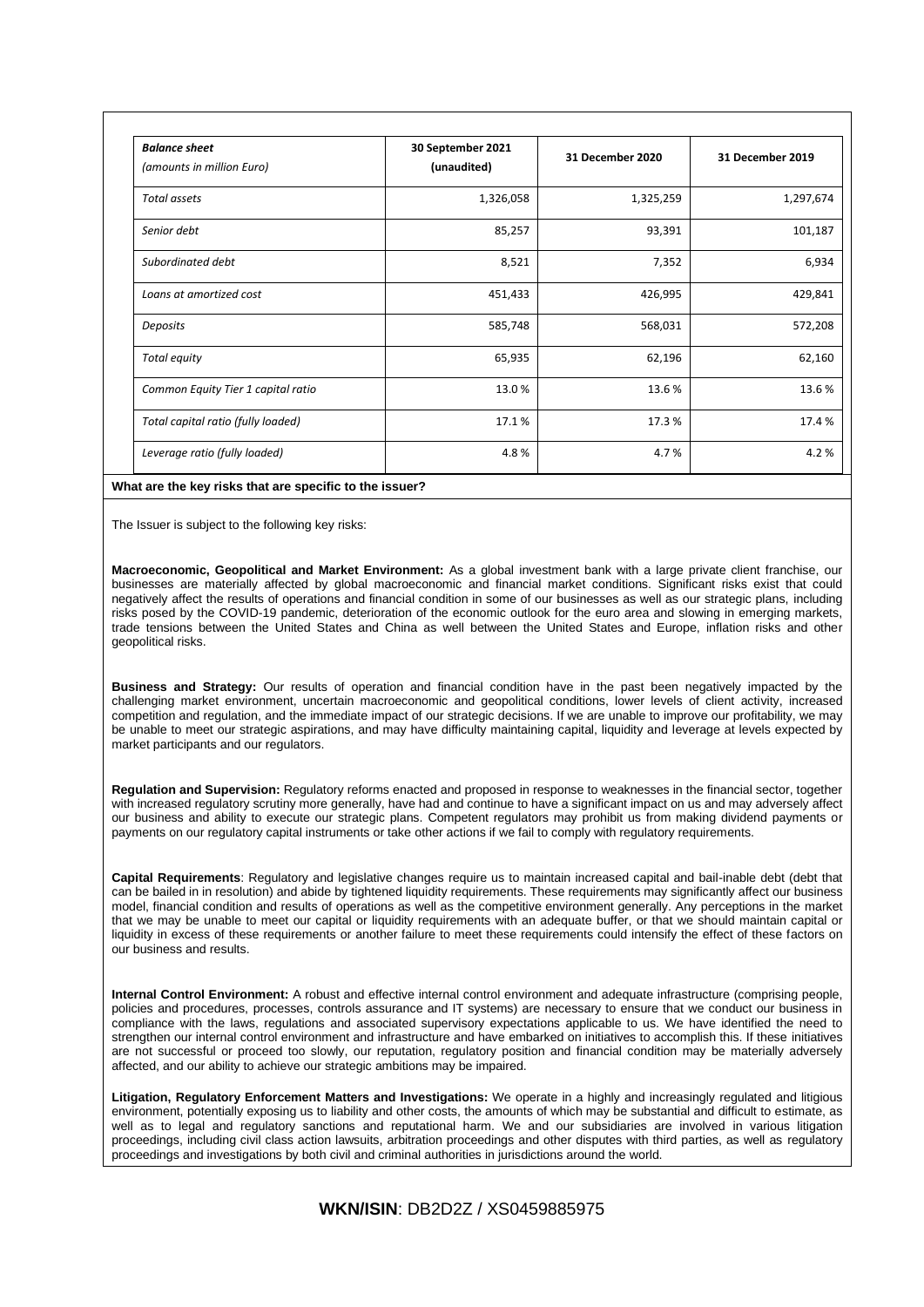#### **Section C – Key information on the securities**

#### **What are the main features of the securities?**

#### **Type of securities**

The Securities are *Certificates*.

#### **Class of securities**

The Securities will be represented by a global security (the "**Global Security**"). No definitive Securities will be issued. The Securities will be issued in bearer form.

#### **Securities identification number(s) of the securities**

ISIN: XS0459885975 / WKN: DB2D2Z

#### **Applicable law of the securities**

The Securities will be governed by German law. The constituting of the Securities may be governed by the laws of the jurisdiction of the Clearing Agent.

#### **Restrictions on the free transferability of the securities**

Each Security is transferable in accordance with applicable law and any rules and procedures for the time being of any Clearing Agent through whose books such Security is transferred.

#### **Status of the securities**

The Securities constitute unsecured and unsubordinated preferred liabilities of the Issuer ranking *pari passu* among themselves and *pari passu* with all other unsecured and unsubordinated preferred liabilities of the Issuer, subject, however, to statutory priorities conferred to certain unsecured and unsubordinated preferred liabilities in the event of Resolution Measures imposed on the Issuer or in the event of the dissolution, liquidation, Insolvency, composition or other proceedings for the avoidance of Insolvency of, or against, the Issuer.

#### **Ranking of the securities**

The ranking of the Issuer's liabilities in insolvency or in the event of the imposition of Resolution Measures, such as a bail-in, is determined by German law. The Securities are unsecured unsubordinated preferred liabilities that would rank higher than the Issuer's regulatory capital, its subordinated liabilities and its unsecured unsubordinated non-preferred liabilities. The liabilities under the Securities rank *pari passu* with other unsecured unsubordinated preferred liabilities of the Issuer, including but not limited to derivatives, structured products and deposits not subject to protection. The liabilities under the Securities rank below liabilities protected in Insolvency or excluded from Resolution Measures, such as certain protected deposits.

#### **Rights attached to the securities**

The Securities provide holders of the Securities, on redemption or upon exercise, subject to a total loss, with a claim for payment of a cash amount. The Securities may also provide holders with an entitlement for the payment of a coupon.

The Drop Back Certificate enables investors to participate in the performance of the Underlying. The way this Certificate works results from the following features:

#### *1) Allocation components*

The Drop Back Certificate comprises two components: a Cash Component and an Investment Component. The Issue Price is initially invested up to a percentage into a fixed-rate component (the "**Cash Component**") and in a non-interest bearing component linked to the performance of the Underlying (the "**Investment Component**"). During the term of the Drop Back Certificate a reallocation of the two components takes place on a percentage basis (allocation), as soon as the Underlying falls below a Drop Back Threshold (a "**Drop Back Event**"). If a Drop Back Event occurs, a further percentage of the Issue Price which was initially invested in the Cash Component, will be reallocated and invested in the Investment Component. If the Final Terms provide for several Drop Back Thresholds, and during the term of the Drop Back Certificate all Drop Back Events in respect of these Drop Back Thresholds occur, the entire Issue Price will be invested into the Investment Component.

#### *2) Coupon payments*

The Drop Back Certificate is fixed-rate and pays a fixed coupon on the Coupon Payment Dates. The amount of these Coupon Payments is dependent on the occurrence of the Drop Back Event(s), which lead(s) to a reduction and reallocation of the Cash Component on a percentage basis into the Investment Component. This reallocated percentage will no longer yield any interest following the occurrence of the respective Drop Back Event.

#### *3) Redemption at maturity*

a) If **no** Drop Back Event has occurred, investors receive on the Settlement Date the percentage of the Issue Price, which was initially invested into the Cash Component and participate in the performance of the Underlying with the remaining non-interest bearing Investment Component.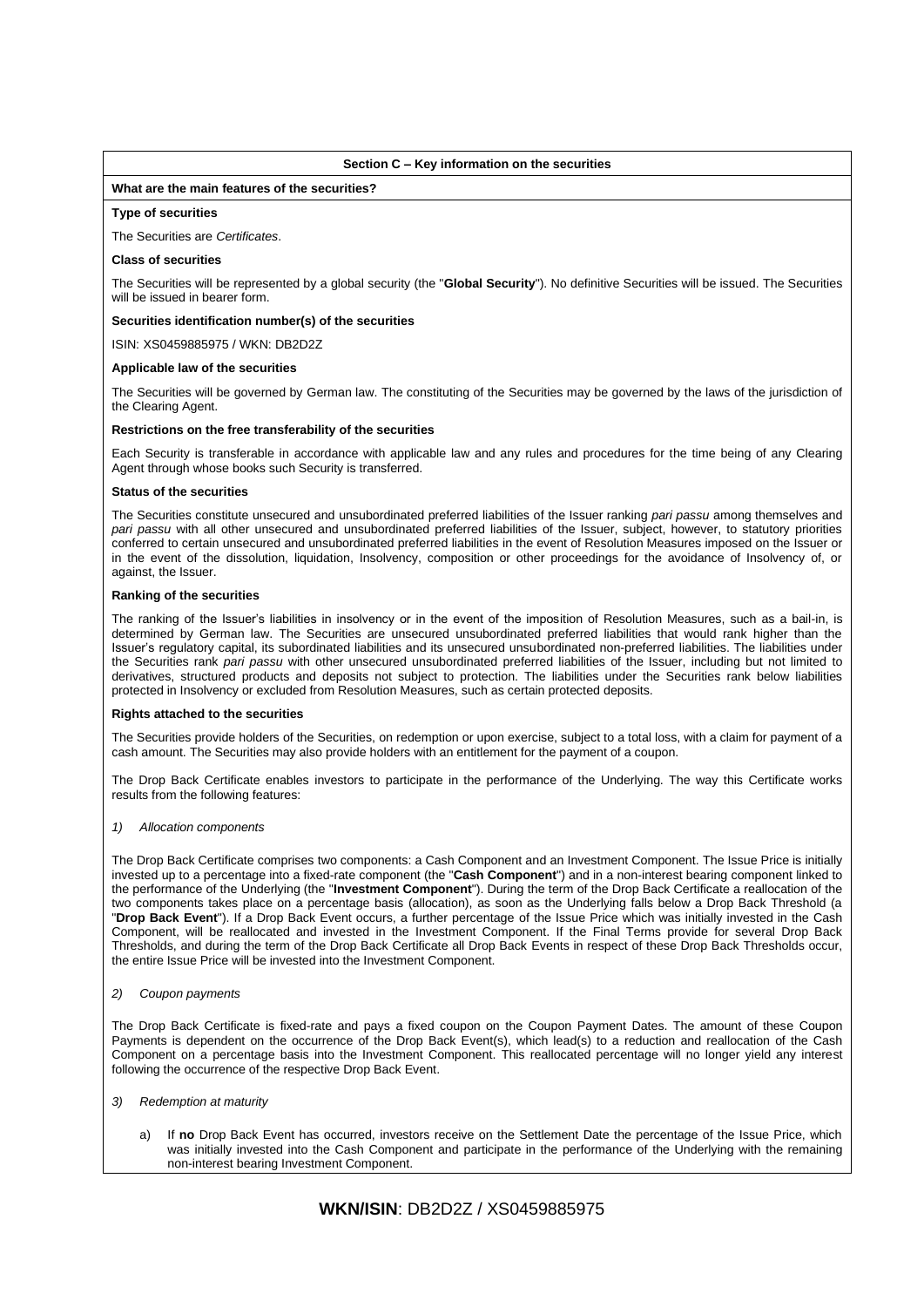b) If **at least one** Drop Back Event has occurred, investors receive on the Settlement Date the percentage of the Issue Price which is invested in the Cash Component at maturity plus an amount dependent on the Underlying.

This amount is calculated as follows: (A) The percentage of the Issue Price initially invested into the Investment Component multiplied by the quotient of (i) the Final Reference Level (as numerator) divided by (ii) the Initial Reference Level (as denominator), plus (B) the sum of each additional on occurrence of a Drop Back Event reallocated and in the Investment Component invested percentage of the Issue Price multiplied by the quotient of (i) the Final Reference Level (as numerator) divided by (ii) the relevant Barrier Determination Amount (as denominator).

c) If the Final Terms provide for several Drop Back Thresholds, and all Drop Back Events in respect of these Drop Back Thresholds have occurred, investors participate solely in the performance of the Underlying at maturity.

Additionally, investors receive any due Coupon Payments.

A Drop Back Event can occur at any time during the trading hours of the Underlying; even outside of the trading hours of the Drop Back Certificate.

| Security Type                            | Certificate / Drop Back Certificate                                                                                                                                                                                      |
|------------------------------------------|--------------------------------------------------------------------------------------------------------------------------------------------------------------------------------------------------------------------------|
| <b>Issue Price</b>                       | EUR 100 per Certificate                                                                                                                                                                                                  |
| Nominal Amount                           | EUR 100 per Certificate                                                                                                                                                                                                  |
| <b>Barrier Determination</b><br>Amount   | An amount (which shall be deemed to be a monetary value in the Settlement Currency) equal to<br>the official closing level of the Underlying published on the Reference Source.                                          |
| <b>Observation Date</b>                  | Each Trading Day during the Observation Period.                                                                                                                                                                          |
| <b>Observation Period</b>                | The period commencing on (and including) the Initial Valuation Date to (and including) the<br>Valuation Date.                                                                                                            |
| Initial Reference Level                  | The Reference Level on the Initial Valuation Date                                                                                                                                                                        |
| <b>Final Reference Level</b>             | The Reference Level on the Valuation Date                                                                                                                                                                                |
| Reference Level                          | In respect of any day, an amount (which shall be deemed to be a monetary value in the Settlement<br>Currency) equal to the Relevant Reference Level Value on such day quoted by or published on the<br>Reference Source. |
| <b>Relevant Reference</b><br>Level Value | The official closing level of the Underlying on the Reference Source                                                                                                                                                     |
| Coupon Payment                           | <b>Coupon Payment applies</b>                                                                                                                                                                                            |
| Coupon                                   | 5.70 percent per annum                                                                                                                                                                                                   |
| <b>Issue Date</b>                        | 31 March 2022                                                                                                                                                                                                            |
| Value Date                               | The Issue Date                                                                                                                                                                                                           |

Investors also have no claims to the/deriving from the Underlying.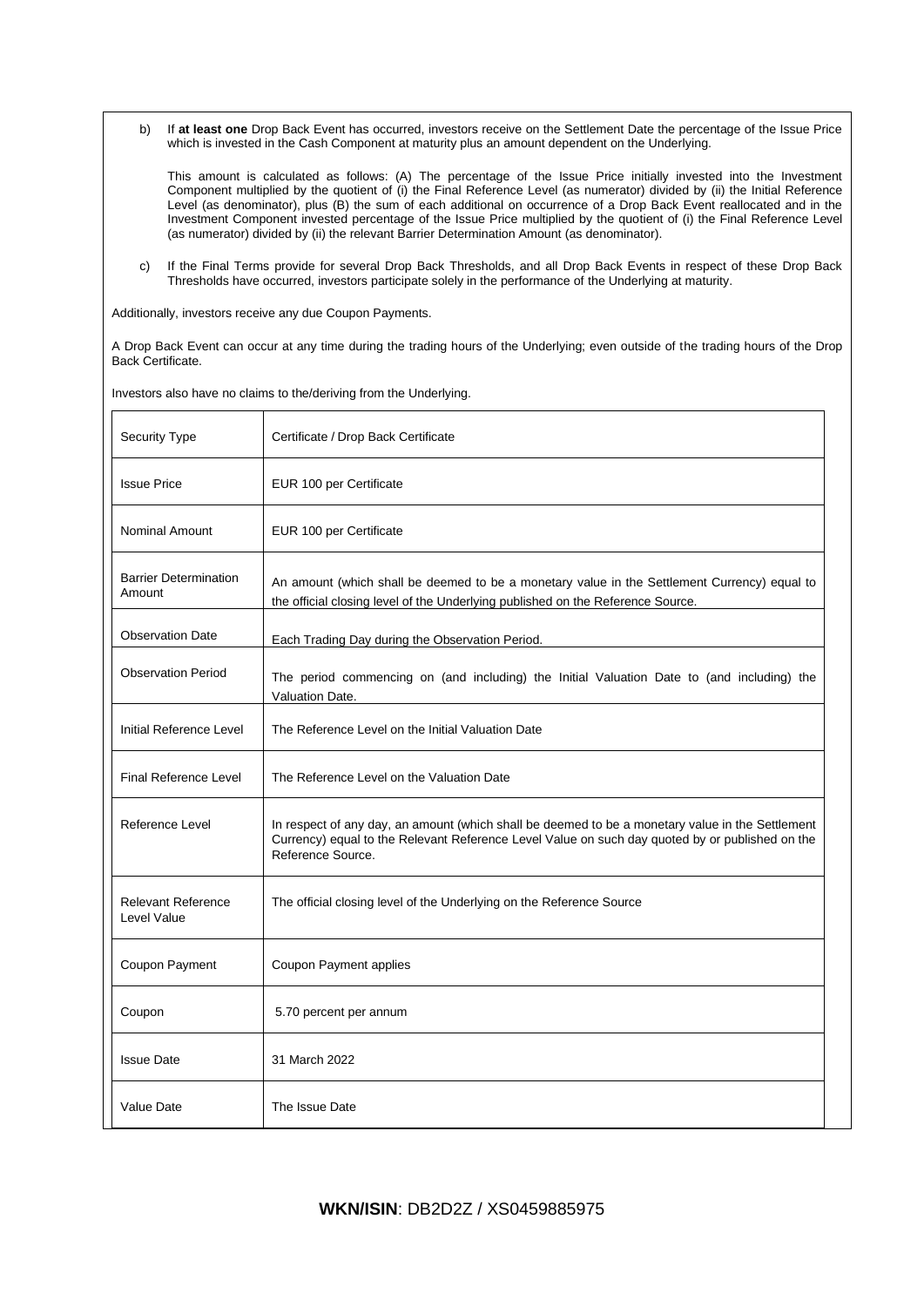| <b>Valuation Date</b>         | 22 March 2027                                                                                                                                                                                            |  |
|-------------------------------|----------------------------------------------------------------------------------------------------------------------------------------------------------------------------------------------------------|--|
| <b>Initial Valuation Date</b> | 30 March 2022                                                                                                                                                                                            |  |
| <b>Settlement Date</b>        | 31 March 2027                                                                                                                                                                                            |  |
| Cash Amount                   | An amount (which will not be less than zero) equal to the sum of:                                                                                                                                        |  |
|                               | (a)<br>the Final Cash Component,                                                                                                                                                                         |  |
|                               | (b)<br>the product of                                                                                                                                                                                    |  |
|                               | (i)<br>the Initial Investment Component and                                                                                                                                                              |  |
|                               | (ii)<br>the quotient of (x) the Final Reference Level (as numerator) and (y) the Initial<br>Reference Level (as denominator), and                                                                        |  |
|                               | (c)<br>the sum of all Subsequent Investments.                                                                                                                                                            |  |
|                               | As a formula:                                                                                                                                                                                            |  |
|                               | Final Cash Component + $\left(\text{Initial Investment Component} \times \frac{\text{Final Reference Level}}{\text{Initial Reference Level}}\right)$<br>$+$ $\sum$ Subsequent Investments <sub>(n)</sub> |  |
|                               | Where:                                                                                                                                                                                                   |  |
|                               | Subsequent Investment <sub>(n)</sub> = is the Subsequent Investment in respect of the relevant Drop Back<br>Event.                                                                                       |  |
| Subsequent Investment         | If a Drop Back Event has occurred in respect of a Drop Back Threshold on an Observation Date,<br>the Subsequent Investment in respect of this Drop Back Event is an amount equal to:                     |  |
|                               | the product of                                                                                                                                                                                           |  |
|                               | the Subsequent Investment Component for this Drop Back Event and<br>(a)                                                                                                                                  |  |
|                               | the quotient of $(x)$ the Final Reference Level (as numerator) and $(y)$ the Barrier<br>(b)<br>Determination Amount on this Observation Date (as denominator).                                           |  |
|                               | As a formula:                                                                                                                                                                                            |  |
|                               | Final Reference Level<br>Subsequent Investment Component <sub>(n)</sub> $\times \frac{r \cdot \text{true}}{Barrier \, Determination \, Amount_{(n)}}$                                                    |  |
|                               | Where:                                                                                                                                                                                                   |  |
|                               | Subsequent Investment Component <sub>(n)</sub> = is the Subsequent Investment Component for the<br>respective Drop Back Event.                                                                           |  |
|                               | Barrier Determination Amount( $n$ ) = is the Barrier Determination Amount on the Observation Date,<br>on which the respective Drop Back Event has occurred.                                              |  |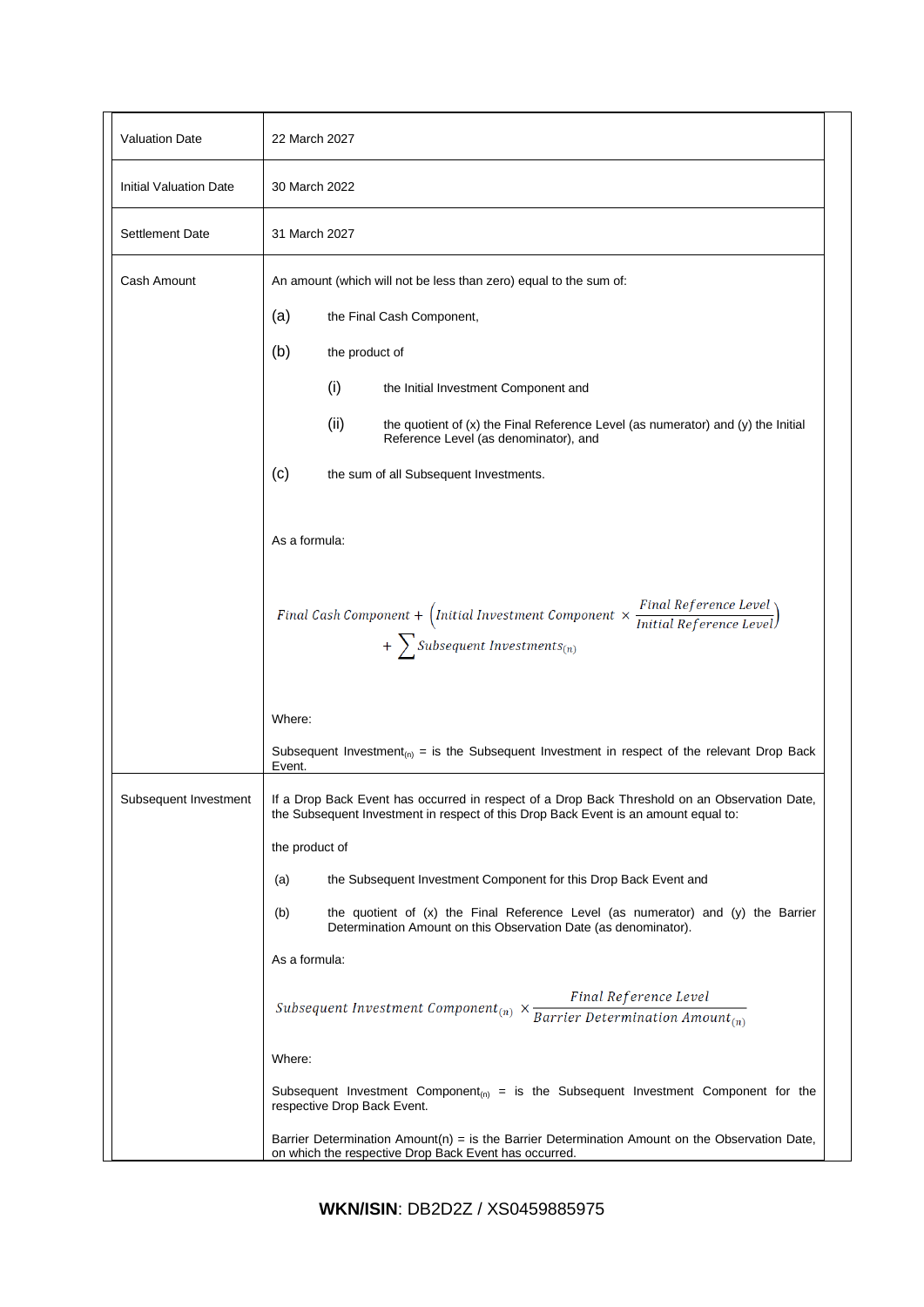|                                    | For the avoidance of doubt: If no Drop Back Event has occurred in respect of a Drop Back<br>Threshold, the Subsequent Investment in respect of this Drop Back Threshold and this Drop Back<br>Event is zero.                                                                                                                                                                   |  |
|------------------------------------|--------------------------------------------------------------------------------------------------------------------------------------------------------------------------------------------------------------------------------------------------------------------------------------------------------------------------------------------------------------------------------|--|
| Drop Back Event                    | Occurs in respect of an Observation Date and a Drop Back Threshold, if the Barrier Determination<br>Amount falls below that Drop Back Threshold for the first time during the Observation Period on<br>this Observation Date, irrespective of the occurrence of any Drop Back Event in respect of any<br>other Drop Back Threshold on the same Observation Date or thereafter. |  |
|                                    | A Drop Back Event can occur only once in respect of a Drop Back Threshold.                                                                                                                                                                                                                                                                                                     |  |
|                                    | For the avoidance of doubt: The simultaneous occurrence of Drop Back Events in respect of<br>several Drop Back Thresholds on an Observation Date is possible, if the Barrier Determination<br>Amount falls below several or all Drop Back Thresholds for the first time during the Observation<br>Period on this Observation Date.                                             |  |
| Drop Back Threshold                | 95 percent of the Initial Reference Level ("Drop Back Threshold(1)")                                                                                                                                                                                                                                                                                                           |  |
|                                    | 90 percent of the Initial Reference Level ("Drop Back Threshold(2)")                                                                                                                                                                                                                                                                                                           |  |
|                                    | 85 percent of the Initial Reference Level ("Drop Back Threshold(3)")                                                                                                                                                                                                                                                                                                           |  |
|                                    | 80 percent of the Initial Reference Level ("Drop Back Threshold(4)")                                                                                                                                                                                                                                                                                                           |  |
| Initial Cash Component             | 80 percent of the Issue Price                                                                                                                                                                                                                                                                                                                                                  |  |
| Initial Investment<br>Component    | 20 percent of the Issue Price                                                                                                                                                                                                                                                                                                                                                  |  |
| Subsequent Investment<br>Component | 20 percent of the Issue Price                                                                                                                                                                                                                                                                                                                                                  |  |
| Final Cash Component               | Corresponds to the Coupon Factor on the Valuation Date.                                                                                                                                                                                                                                                                                                                        |  |
| Coupon Amount                      | In respect of the first Coupon Payment Date, the sum of all outstanding Daily Coupon<br>a)<br>Amounts to (but excluding) the first Coupon Period End Date.                                                                                                                                                                                                                     |  |
|                                    | In respect of any subsequent Coupon Payment Date, the difference between:<br>b)                                                                                                                                                                                                                                                                                                |  |
|                                    | i.<br>the sum of all outstanding Daily Coupon Amounts to (but excluding) a<br>Coupon Period End Date, and                                                                                                                                                                                                                                                                      |  |
|                                    | ii.<br>the sum of all outstanding Daily Coupon Amounts to (but excluding) the<br>end of the preceding Coupon Period End Date.                                                                                                                                                                                                                                                  |  |
|                                    | If any Coupon Amount will be payable on the Coupon Payment Date falling on the Settlement<br>Date, such Coupon Amount will be payable together with, if applicable, any Cash Amount payable<br>on the Settlement Date.                                                                                                                                                         |  |
| Daily Coupon Amount                | In respect of any day during the Observation Period, an amount equal to the product of:                                                                                                                                                                                                                                                                                        |  |
|                                    | the quotient of the Coupon (as numerator) and 360 (as denominator) and<br>a)                                                                                                                                                                                                                                                                                                   |  |
|                                    | the Coupon Factor.<br>b)                                                                                                                                                                                                                                                                                                                                                       |  |
| Coupon Factor                      | In respect of any day during the Observation Period, an amount equal to:                                                                                                                                                                                                                                                                                                       |  |
|                                    | the Initial Cash Component, as long as no Drop Back Event has occurred, and<br>a)                                                                                                                                                                                                                                                                                              |  |
|                                    | as soon as a Drop Back Event has occurred, the difference between:<br>b)                                                                                                                                                                                                                                                                                                       |  |
|                                    | i.<br>the Initial Cash Component and                                                                                                                                                                                                                                                                                                                                           |  |
|                                    | ii.<br>the sum of the Subsequent Investment Components in respect of the<br>Drop Back Events that have occurred on and before this day.                                                                                                                                                                                                                                        |  |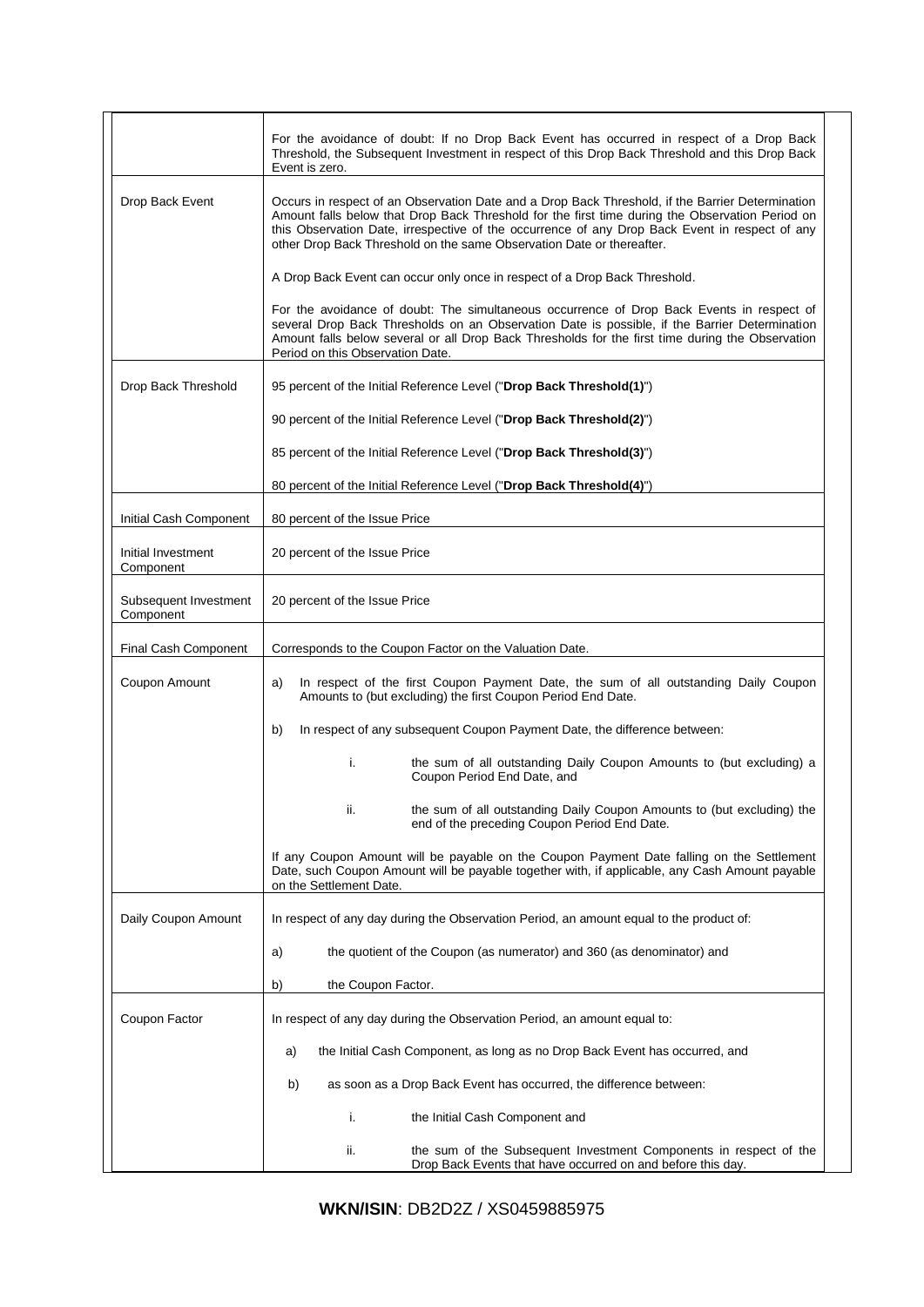|               | For the avoidance of doubt: The Coupon Factor can amount to zero in respect of a day, in case a<br>Drop Back Event has occurred in respect of all Drop Back Thresholds on and before this day.                                                                     |                             |  |
|---------------|--------------------------------------------------------------------------------------------------------------------------------------------------------------------------------------------------------------------------------------------------------------------|-----------------------------|--|
| Coupon Period | The period commencing on (and including) the Initial Valuation Date to (but excluding) the first<br>Coupon Period End Date and each period commencing on (and including) a Coupon Period End<br>Date to (but excluding) the next following Coupon Period End Date. |                             |  |
|               | <b>Coupon Period End Dates</b>                                                                                                                                                                                                                                     | <b>Coupon Payment Dates</b> |  |
|               | 24 March 2023                                                                                                                                                                                                                                                      | 31 March 2023               |  |
|               | 22 March 2024                                                                                                                                                                                                                                                      | 02 April 2024               |  |
|               | 24 March 2025                                                                                                                                                                                                                                                      | 31 March 2025               |  |
|               | 24 March 2026                                                                                                                                                                                                                                                      | 31 March 2026               |  |
|               | The Final Valuation Date                                                                                                                                                                                                                                           | The Settlement Date         |  |

| Number of Securities:                         | up to 500,000 Securities at EUR 100.00 each with an aggregate nominal amount of up to EUR<br>50,000,000 |  |  |
|-----------------------------------------------|---------------------------------------------------------------------------------------------------------|--|--|
| Currency:                                     | Euro ("EUR")                                                                                            |  |  |
| Name and address of<br>the Paying Agent:      | Deutsche Bank AG                                                                                        |  |  |
|                                               | Via Filippo Turati 27                                                                                   |  |  |
|                                               | 20121 Milan                                                                                             |  |  |
|                                               | Italy                                                                                                   |  |  |
| Name and address of<br>the Calculation Agent: | Deutsche Bank AG                                                                                        |  |  |
|                                               | Taunusanlage 12                                                                                         |  |  |
|                                               | 60325 Frankfurt am Main                                                                                 |  |  |
|                                               | Germany                                                                                                 |  |  |
| Underlying                                    | Type: Index                                                                                             |  |  |
|                                               | Name: EURO STOXX 50 Price Index                                                                         |  |  |
|                                               | Index Sponsor: STOXX Limited                                                                            |  |  |
|                                               | <b>Reference Currency: EUR</b>                                                                          |  |  |

#### **Information on the historical and ongoing performance of the Underlying and its volatility can be obtained on the public website under http:// www.stoxx.com on the pages Bloomberg SX5E Index and Reuters Code .STOXX50E**

### **Limitations to the rights attached to the Securities**

Under the conditions set out in the Terms and Conditions, the Issuer is entitled to terminate the Securities and to amend the Terms and Conditions.

#### **Where will the securities be traded?**

Application will be made to admit to trading the Securities on the multilateral trading facility (MTF) EuroTLX of EuroTLX SIM S.p.A., which is not a regulated market for the purposes of Directive 2014/65/EU (as amended).

#### **What are the key risks that are specific to the securities?**

#### **Risks at Maturity**

a) If no Drop Back Event has occurred, the Drop Back Certificate involves a risk of loss if the Cash Amount plus Coupon Payments is lower than the purchase price of this product. In such a case, investors will suffer a loss, the amount of which will be greater, the lower the price or level of the Underlying is at maturity.

b) If at least one Drop Back Event has occurred, the Drop Back Certificate involves a risk of loss if the Cash Amount plus Coupon Payments is lower than the purchase price of this product. In such a case, investors will suffer a loss, the amount of which will be greater, the lower the price or level of the Underlying is at maturity.

c) If the Final Terms provide for several Drop Back Thresholds, and all Drop Back Events in respect of these Drop Back Thresholds have occurred, the Drop Back Certificate involves a risk of loss depending on the price or level of the Underlying. The lower the price or level of the Underlying is at maturity, the greater the loss. In the worst-case scenario, this may result in the total loss of the capital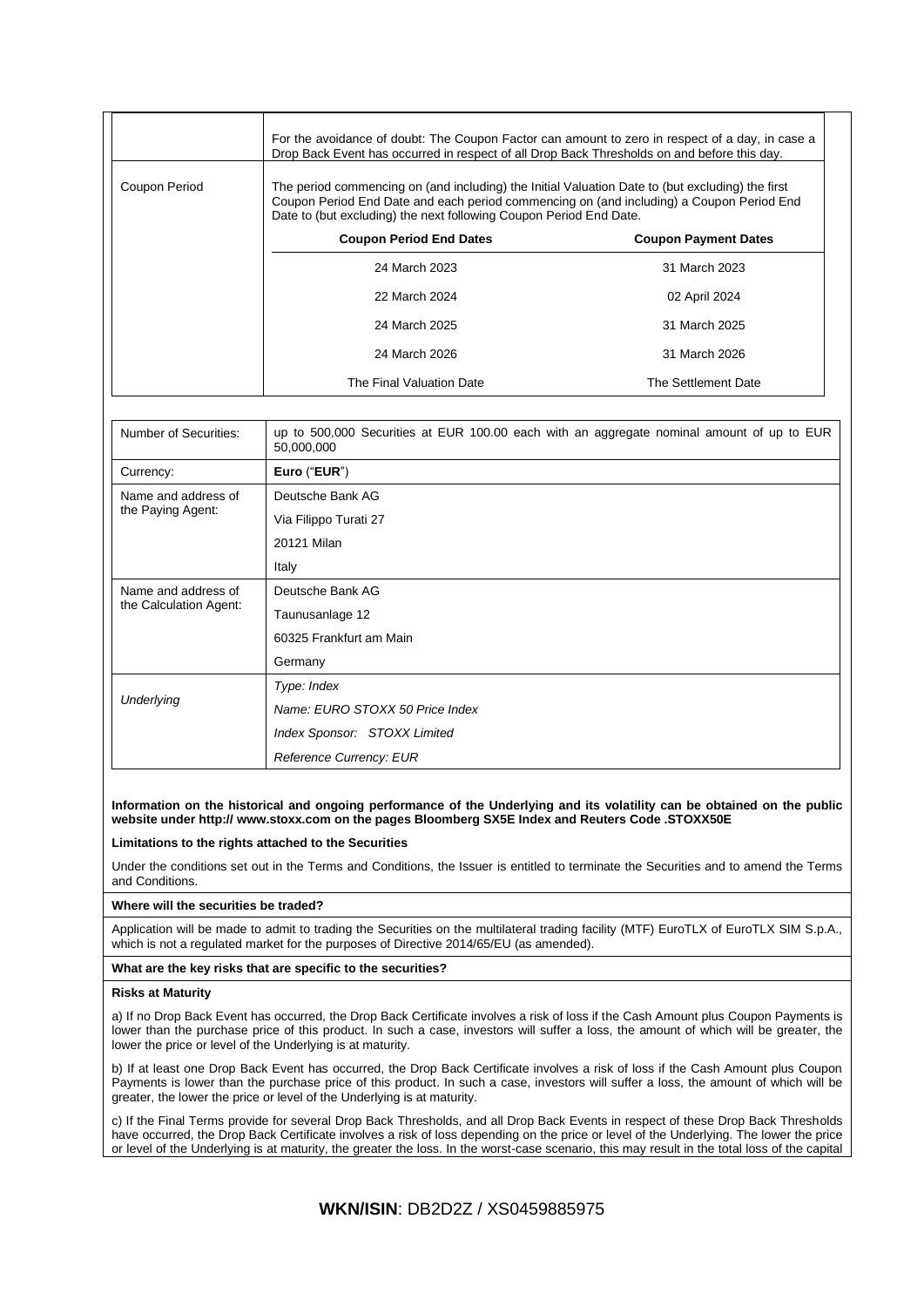invested. This will occur if the Final Reference Level is zero.

#### **Risks associated with Market Disruptions**

Subject to certain conditions being met, the Calculation Agent may determine that a Market Disruption has occurred. This means that the price or level of the Underlying cannot be determined, at least temporarily. Market Disruptions may occur on an exchange relevant for the Underlying, particularly in the event of trade interruptions. This may have an effect on the timing of valuation and may delay payments on or the settlement of the Securities.

#### **Risks associated with Adjustment and Termination Events**

Subject to certain conditions being met, the Issuer may replace Underlyings, adjust the Final Terms or terminate the Securities. In case of a termination, the Issuer will pay, usually prior to the scheduled settlement date of the Securities, an amount determined by the Calculation Agent. Such amount may be significantly less than an investor's initial investment in Securities and in certain circumstances may be zero.

Any adjustment or termination of the Securities or replacement of an Underlying may lead to a loss in value of the Securities or may at maturity lead to the realisation of losses or even to the total loss of the invested amount. It is also not excluded that an adjustment measure will later prove to be incorrect or to be disadvantageous for Securityholders. A Securityholder could also be put in an economically worse position by the adjustment measure than before such adjustment measure.

#### **Risks associated with Underlying**

Market risk is the most significant cross-product risk factor in connection with Underlyings of all kinds. An investment in Securities linked to any Underlying may bear similar market risks to a direct investment in the relevant index**.**

The performance of Securities depends on the performance of the price or level of the Underlying and therefore on the value of the embedded option. This value may be subject to major fluctuations during the term. The higher the volatility of the Underlying is, the greater the expected intensity of such fluctuations is. Changes in the price or level of the Underlying will affect the value of the Securities, but it is impossible to predict whether the price or level of the Underlying will rise or fall.

Securityholders thus bear the risk of unfavourable performance of the Underlying, which may lead to loss in value of the Securities or a reduction of the cash amount, up to and including total loss.

#### **Exchange rate / currency risks**

An investment in the Securities involves exchange rate and/or currency risks if the Settlement Currency of the Securities is different from the currency of a Securityholder's home jurisdiction. In addition to the risk of an adverse development of the Underlying there is the risk of a loss in value of the relevant rate of exchange which can, respectively, offset any favourable development of the Underlying.

#### **The Securities may be Illiquid**

It is not possible to predict if and to what extent a secondary market may develop in the Securities or at what price the Securities will trade in the secondary market or whether such market will be liquid. Insofar and as long as the Securities are listed or quoted or admitted to trading on a stock exchange, no assurance is given that any such listing or quotation or admission to trading will be maintained. Higher liquidity does not necessarily result from a listing, quotation or admission to trading.

If the Securities are not listed or quoted or admitted to trading on any stock exchange or quotation system, pricing information for the Securities may be more difficult to obtain and the liquidity of the Securities may be adversely affected. The liquidity of the Securities may also be affected by restrictions on offers and sales of the Securities in some jurisdictions.

Even where an investor is able to realise its investment in the Securities by selling this may be at a substantially lower value than its original investment in the Securities. Depending on the structure of the Securities, the realisation value at any time may be zero (0), which means a total loss of the capital invested. In addition, a transaction fee may be payable in respect of a sale of the Securities.

#### **Regulatory Bail-in and other Resolution Measures**

Laws enable the competent resolution authority to also take measures in respect of the Securities. These measures may have an adverse effect on the Securityholders.

If the legal requirements are met in respect of the Issuer, Bafin as the resolution authority, may, in addition to other measures, write down Securityholders' claims from the Securities in part or in full or convert them into equity (shares) of the Issuer ("**Resolution Measures**"). Other Resolution Measures available include (but are not limited to) transferring the Securities to another entity, varying the terms and conditions of the Securities (including, but without limitation to, varying the maturity of the Securities) or cancelling the Securities. The competent resolution authority may apply Resolution Measures individually or in any combination.

If the resolution authority takes Resolution Measures, Securityholders bear the risk of losing their claims from the Securities. In particular, this includes their claims for payment of the cash amount or redemption amount or for delivery of the delivery item.

| Section D – Key information on the offer of securities to the public and/or the admission to trading on a regulated market |
|----------------------------------------------------------------------------------------------------------------------------|
|----------------------------------------------------------------------------------------------------------------------------|

**Under which conditions and timetable can I invest in this security?**

#### **General terms, conditions and expected timetable of the offer**

#### **Offering Period**

The offer of the Securities starts on 8 March 2022 and ends with the close of 28 March 2022 (end of primary market). In any case the offer ends with expiry of the validity of the Prospectus, unless another prospectus provides for a continued offer.